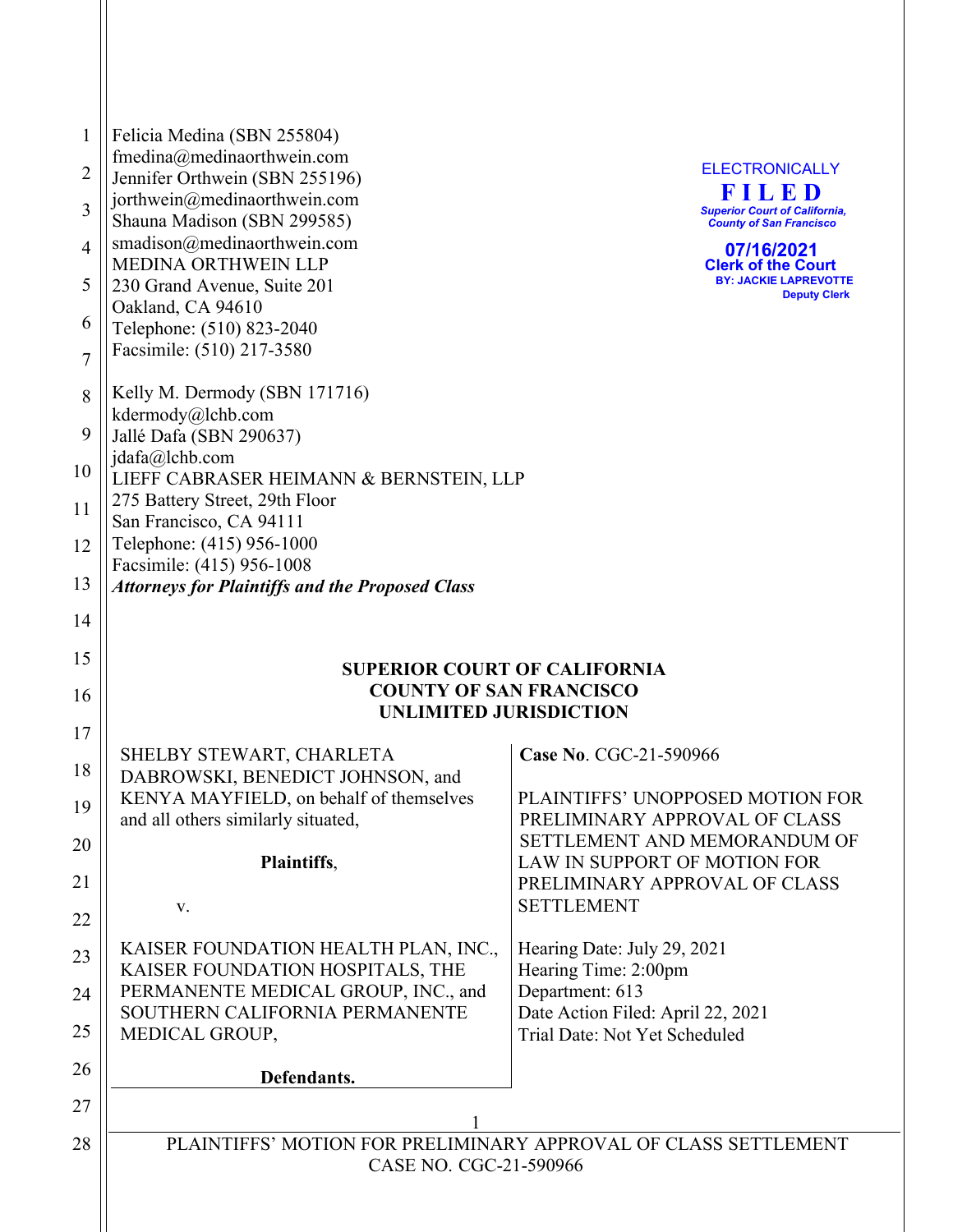#### **NOTICE OF MOTION**

**PLEASE TAKE NOTICE** that on July 29, 2021, at 2:00 pm, in Department 613 of this Court, located at 400 McAllister Street, San Francisco, California 94102, Plaintiffs Shelby Stewart, Charleta Dabrowski, Benedict Johnson, and Kenya Mayfield, on behalf of themselves and all others similarly situated, will and hereby do move for an order provisionally certifying the settlement class and granting preliminary approval of the class action settlement filed herewith.

7 8 9 10 11 12 This unopposed Motion is based on this Notice of Motion, Plaintiffs' Memorandum of Points and Authorities in Support of Motion for Preliminary Approval of the Class Settlement, the supporting Declaration of Felicia Medina, which include the executed Class and PAGA Settlement Agreement and Release, a [Proposed] Order Granting Plaintiffs' Motion for Preliminary Approval of the Class Settlement, and Proposed Notice to the Class, and the supporting Declaration of Kelly Dermody, all filed with this Notice.

DATED: July 16, 2021 Respectfully submitted, ticia Medina

Felicia Medina Shauna Madison MEDINA ORTHWEIN LLP

Kelly M. Dermody Jallé Dafa LIEFF CABRASER HEIMANN & BERNSTEIN, LLP

*Attorneys for Plaintiffs Shelby Stewart, Charleta Dabrowski, Benedict Johnson, Kenya Mayfield, and the Class*

25 26 27 <sup>1</sup> This motion was previously submitted on April 23, 2021. Following the Court's designation of the case as complex, the case was assigned to Judge Anne-Christine Massulo. The Court then sustained a Peremtory Challenge and reassigned the case to Judge Andrew Y.S, Cheng, and set a hearing for the Plaintiffs' Motion for Preliminary Approval. Plaintiffs resubmit this motion on instruction by the court.

1

2

3

4

5

6

13

14

15

16

17

18

19

20

21

22

23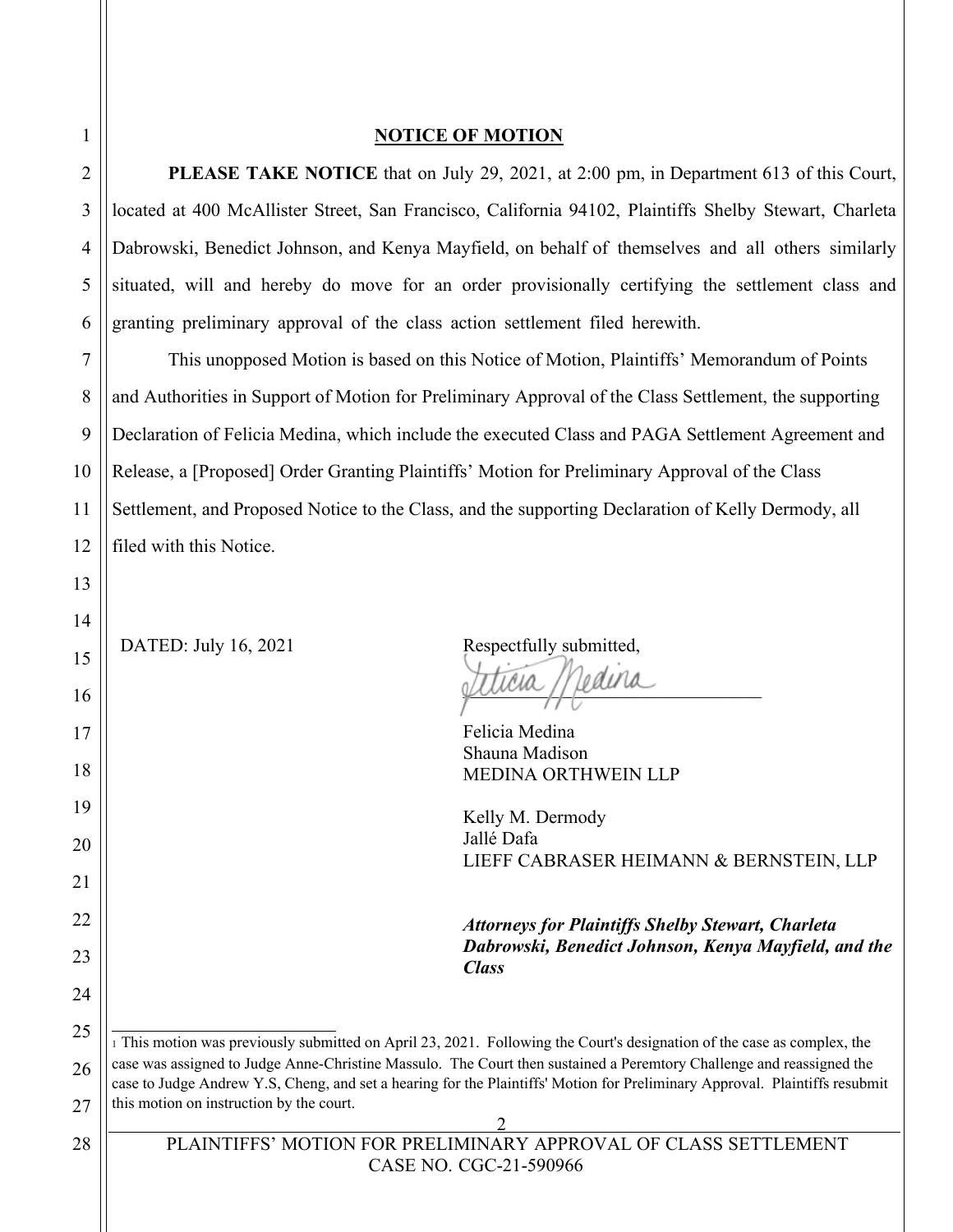| <b>TABLE OF CONTENTS</b> |                                                              |                                                                                                                                                                        |
|--------------------------|--------------------------------------------------------------|------------------------------------------------------------------------------------------------------------------------------------------------------------------------|
| Ι.                       |                                                              |                                                                                                                                                                        |
| II.                      |                                                              |                                                                                                                                                                        |
| III.                     |                                                              |                                                                                                                                                                        |
|                          | A.                                                           |                                                                                                                                                                        |
|                          | <b>B.</b>                                                    |                                                                                                                                                                        |
|                          | C.                                                           |                                                                                                                                                                        |
|                          | D.                                                           |                                                                                                                                                                        |
|                          | E.                                                           |                                                                                                                                                                        |
|                          | F.                                                           |                                                                                                                                                                        |
| IV.                      |                                                              | THE CLASS MEETS ALL THE REQUIREMENTS FOR CLASS CERTIFICATION                                                                                                           |
|                          | A.                                                           |                                                                                                                                                                        |
|                          | <b>B.</b>                                                    |                                                                                                                                                                        |
|                          | $C_{\cdot}$                                                  |                                                                                                                                                                        |
|                          | D.                                                           |                                                                                                                                                                        |
|                          | Ε.                                                           |                                                                                                                                                                        |
|                          | F.                                                           |                                                                                                                                                                        |
| V.                       | THE PROPOSED SETTLEMENT IS FAIR, ADEQUATE AND REASONABLE AND |                                                                                                                                                                        |
|                          | A.                                                           | The Settlement Was Negotiated at Arm's Length after Plaintiffs and their Counsel<br>Developed the Claims and Their Supporting Factual Bases in Extensive Discovery  16 |
|                          | <b>B.</b>                                                    | The Settlement Amount is Fair and Reasonable in View of the Strengths and<br>Weaknesses of the Claims Asserted and Risks of Continued Litigation  17                   |
|                          | $\mathcal{C}$ .                                              | The Monetary Terms of the Settlement are Fair, Reasonable, and Adequate 18                                                                                             |
|                          |                                                              | The Settlement Fairly, Reasonably, and Adequately Compensates Class<br>1.                                                                                              |
|                          |                                                              | The Proposed Award of Attorneys' Fees and Costs are Fair, Adequate,<br>2.                                                                                              |
|                          |                                                              | PLAINTIFFS' MOTION FOR PRELIMINARY APPROVAL OF CLASS SETTLEMENT<br>CASE NO. CGC-21-590966                                                                              |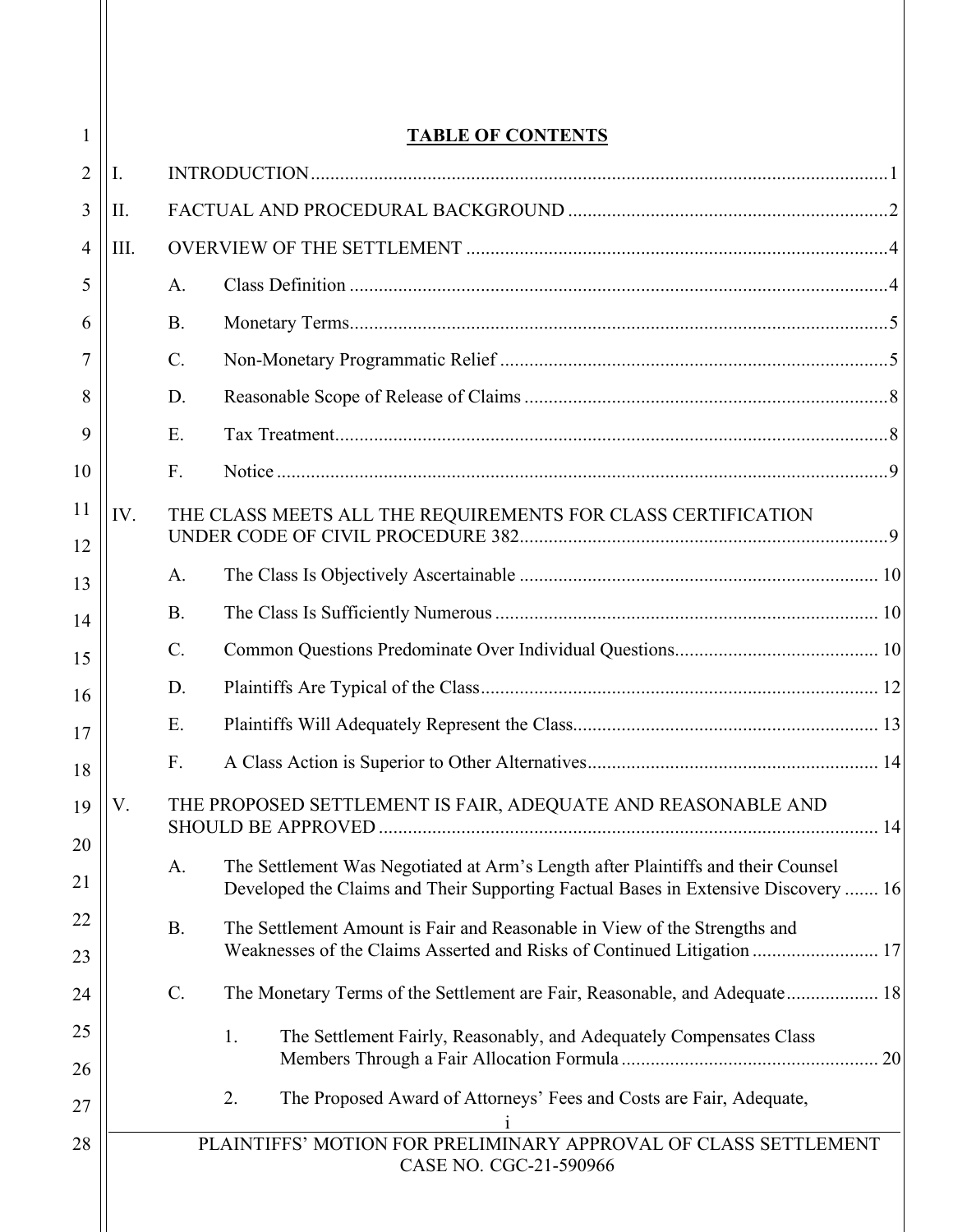| 1              |      |                                                                                                                            |
|----------------|------|----------------------------------------------------------------------------------------------------------------------------|
| $\overline{2}$ |      | The Proposed Service Awards to Plaintiffs are Appropriate and Fair  22<br>3.                                               |
| 3              |      | D.<br>The Settlement's Programmatic Relief Non-Monetary Terms Are Significant                                              |
| $\overline{4}$ |      |                                                                                                                            |
| 5              | VI.  | THE PROPOSED NOTICE ADEQUATELY APPRISES CLASS MEMBERS OF<br>THEIR RIGHTS UNDER THE SETTLEMENT AND SATISFIES DUE PROCESS 23 |
| 6              | VII. |                                                                                                                            |
| $\tau$         |      |                                                                                                                            |
| 8<br>9         |      |                                                                                                                            |
| 10             |      |                                                                                                                            |
| 11             |      |                                                                                                                            |
| 12             |      |                                                                                                                            |
| 13             |      |                                                                                                                            |
| 14             |      |                                                                                                                            |
| 15             |      |                                                                                                                            |
| 16             |      |                                                                                                                            |
| 17             |      |                                                                                                                            |
| 18             |      |                                                                                                                            |
| 19             |      |                                                                                                                            |
| 20             |      |                                                                                                                            |
| 21             |      |                                                                                                                            |
| 22<br>23       |      |                                                                                                                            |
| 24             |      |                                                                                                                            |
| 25             |      |                                                                                                                            |
| 26             |      |                                                                                                                            |
| 27             |      |                                                                                                                            |
| 28             |      | $\ddot{i}$<br>PLAINTIFFS' MOTION FOR PRELIMINARY APPROVAL OF CLASS SETTLEMENT                                              |
|                |      | CASE NO. CGC-21-590966                                                                                                     |
|                |      |                                                                                                                            |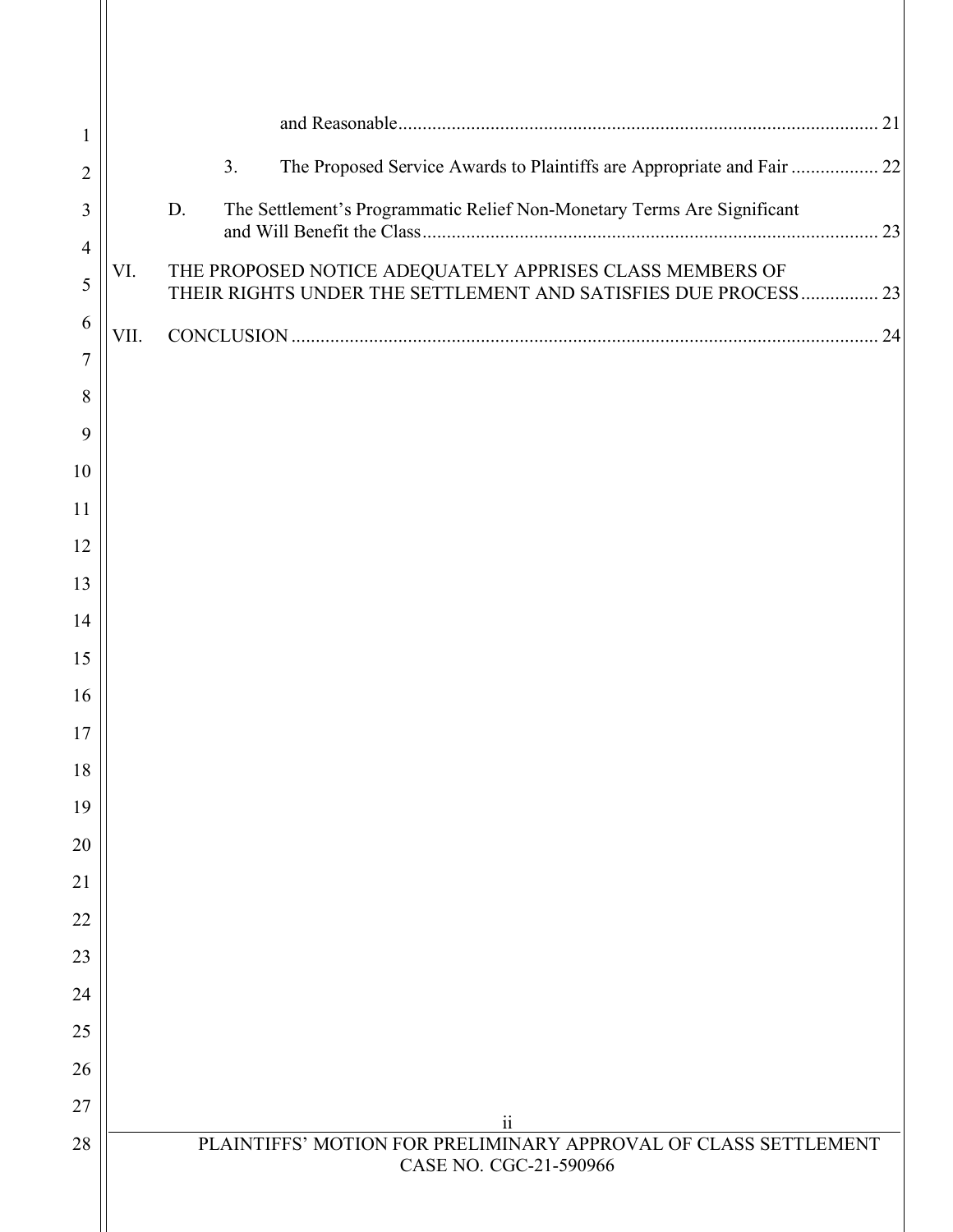| 1              | <b>TABLE OF AUTHORITIES</b>                                            |
|----------------|------------------------------------------------------------------------|
| 2              | Page(s)                                                                |
| 3              | <b>STATE CASES</b>                                                     |
| $\overline{4}$ | Bell v. Farmers Ins. Exchange                                          |
| 5              |                                                                        |
| 6              | Benton v. Telecom Network Specialist, Inc.                             |
| 7              |                                                                        |
| 8              | Bradley v. Networkers Int'l, LLC                                       |
| 9              |                                                                        |
| 10             | Brinker Rest. Corp. v. Superior Court                                  |
| 11             |                                                                        |
| 12             | Cartt v. Super. Ct.                                                    |
| 13             |                                                                        |
| 14             | <b>Cellphone Termination Fee Cases</b>                                 |
| 15             |                                                                        |
| 16             | City & County of San Francisco v. Sweet                                |
| 17             |                                                                        |
| 18             | Clark v. Am. Residential Servs. LLC                                    |
| 19             |                                                                        |
| 20             | Daar v. Yellow Cab Co.                                                 |
| 21             |                                                                        |
| 22             | Dunk v. Ford Motor Co.                                                 |
| 23             |                                                                        |
| 24             | Faulkinbury v. Boyd & Associates, Inc.                                 |
| 25             |                                                                        |
| 26             |                                                                        |
| 27             |                                                                        |
| 28             | iii<br>PLAINTIFFS' MOTION FOR PRELIMINARY APPROVAL OF CLASS SETTLEMENT |
|                | CASE NO. CGC-21-590966                                                 |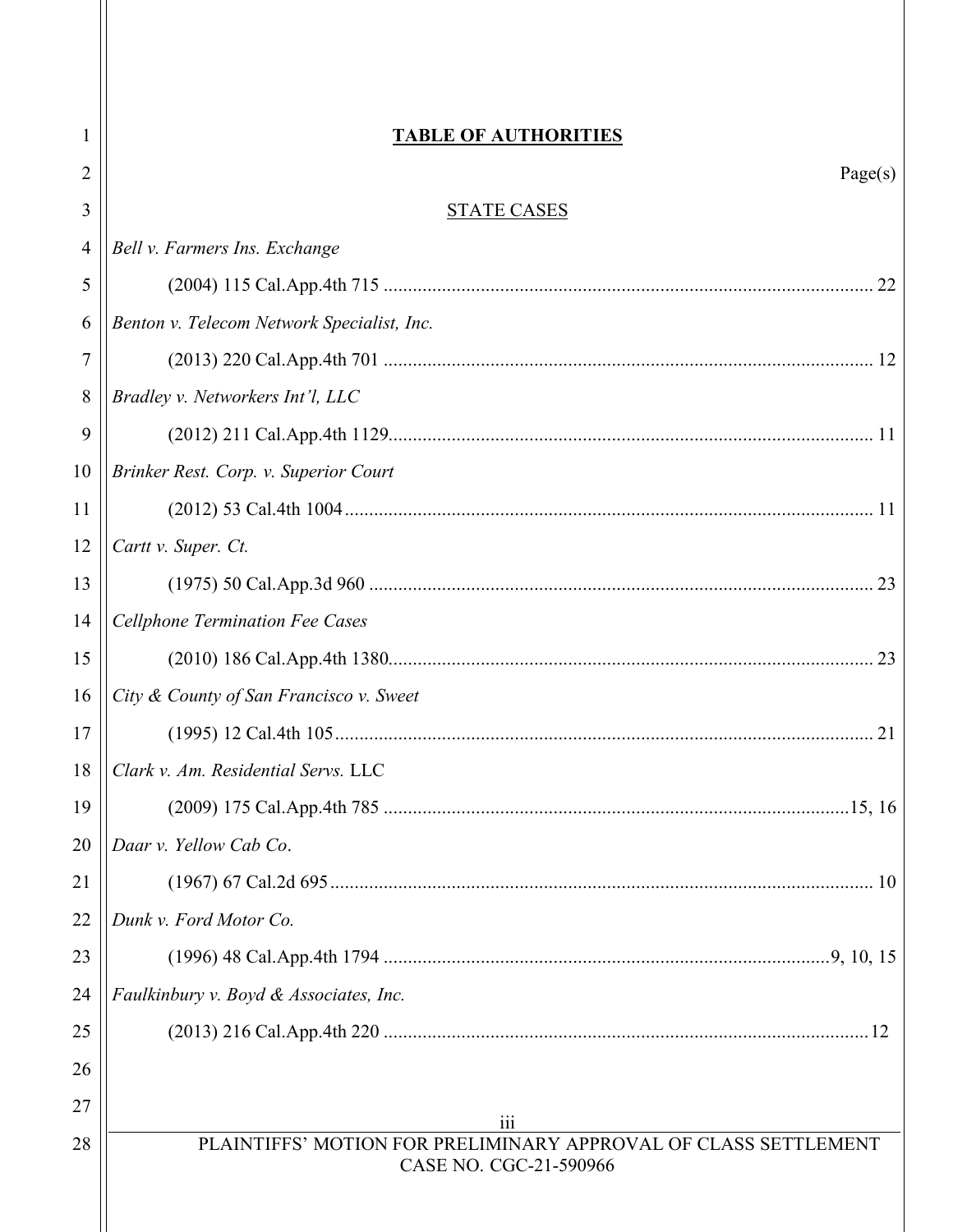| $\mathbf{1}$ | Fireside Bank v. Superior Court                                 |
|--------------|-----------------------------------------------------------------|
|              |                                                                 |
| 2            |                                                                 |
| 3            | Global Minerals & Metals Corp. v. Super. Ct.                    |
| 4            |                                                                 |
| 5            | Harper v. 24 Hour Fitness, Inc.                                 |
| 6            |                                                                 |
| 7            | In re Consumer Privacy Cases                                    |
| 8            |                                                                 |
| 9            | Jaimez v. Daiohs USA, Inc.                                      |
| 10           |                                                                 |
| 11           | Jones v. Farmers Ins. Exchange                                  |
| 12           |                                                                 |
| 13           | Kullar v. Foot Locker Retail, Inc.                              |
| 14           |                                                                 |
| 15           | Laffitte v. Robert Half Int'l Inc.                              |
| 16           |                                                                 |
| 17           | Linder v. Thrifty Oil Co.                                       |
| 18           | 14                                                              |
| 19           | Malibu Outrigger Bd. of Governors v. Super. Ct.                 |
| 20           |                                                                 |
| 21           | Martinez v. Joe's Crab Shack Holdings                           |
| 22           |                                                                 |
| 23           | McGhee v. Bank of America                                       |
| 24           |                                                                 |
| 25           | <b>Nordstrom Commission Cases</b>                               |
| 26           |                                                                 |
| 27           | 1V                                                              |
| 28           | PLAINTIFFS' MOTION FOR PRELIMINARY APPROVAL OF CLASS SETTLEMENT |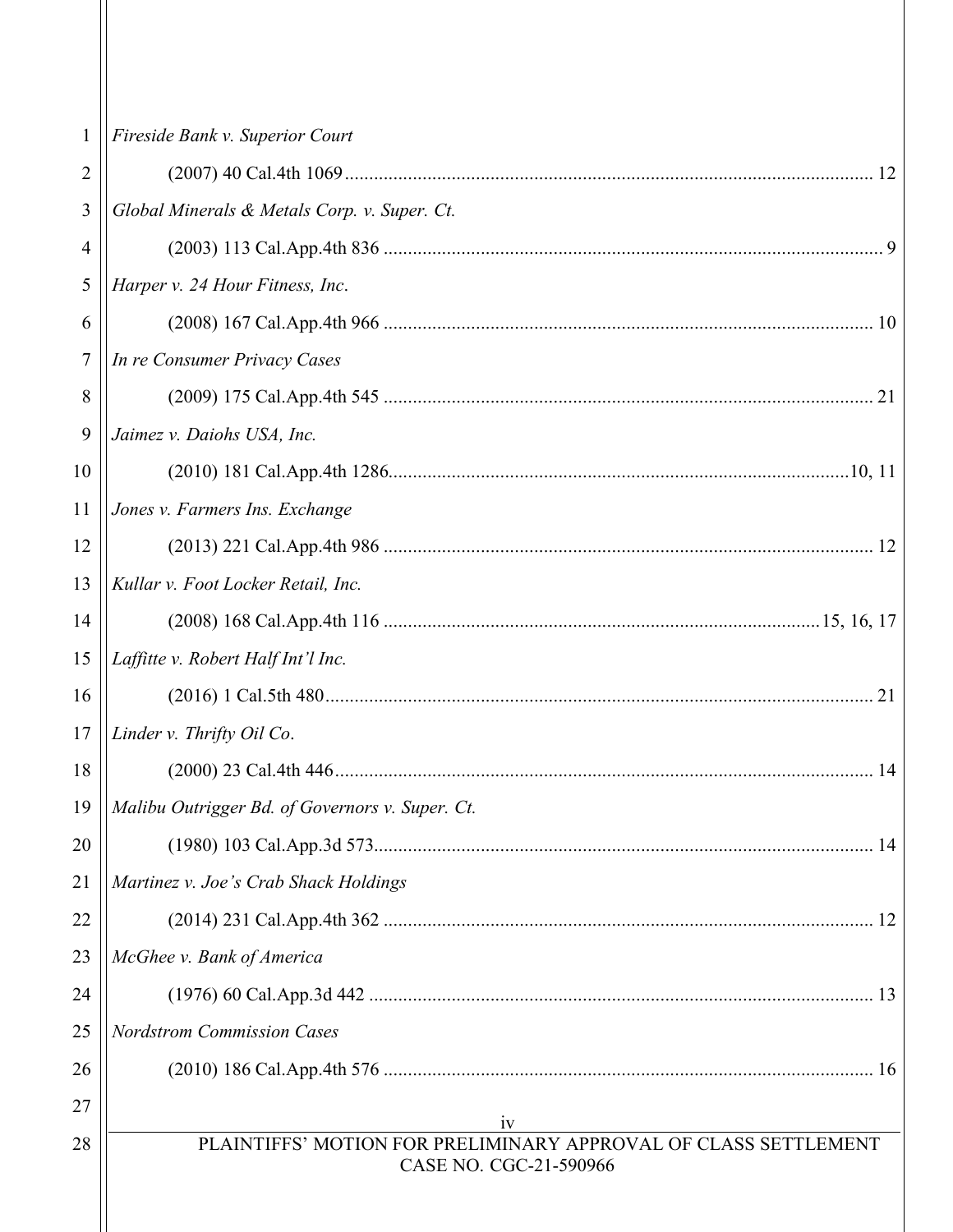| $\mathbf{1}$     | Reyes v. San Diego County Bd. of Supervisors                                              |  |
|------------------|-------------------------------------------------------------------------------------------|--|
| 2                |                                                                                           |  |
| 3                | Richmond v. Dart Industries, Inc.                                                         |  |
| $\overline{4}$   |                                                                                           |  |
| $\mathfrak s$    | Sav-On Drug Stores, Inc. v. Superior Court                                                |  |
| 6                |                                                                                           |  |
| $\boldsymbol{7}$ | Simons v. Horowitz                                                                        |  |
| 8                |                                                                                           |  |
| 9                | Stambaugh v. Super. Ct.                                                                   |  |
| 10               |                                                                                           |  |
| 11               | Trotsky v. Los Angeles Fed. Sav. & Loan Assn.                                             |  |
| 12               |                                                                                           |  |
| 13               | Wershba v. Apple Computer, Inc.                                                           |  |
| 14               |                                                                                           |  |
| 15               | Williams v. Sup. Ct.                                                                      |  |
| 16               |                                                                                           |  |
| 17               | FEDERAL CASES                                                                             |  |
| 18               | Acosta v. Trans Union, LLC                                                                |  |
| 19               |                                                                                           |  |
| 20               | Air Line Stewards, etc., Local 550 v. Am. Airlines, Inc.                                  |  |
| 21               |                                                                                           |  |
| 22               | Ebarle v. Lifelock, Inc.                                                                  |  |
| 23               |                                                                                           |  |
| 24               | Graham v. Overland Solutions, Inc.                                                        |  |
| 25               |                                                                                           |  |
| 26               |                                                                                           |  |
| 27               | v                                                                                         |  |
| 28               | PLAINTIFFS' MOTION FOR PRELIMINARY APPROVAL OF CLASS SETTLEMENT<br>CASE NO. CGC-21-590966 |  |
|                  |                                                                                           |  |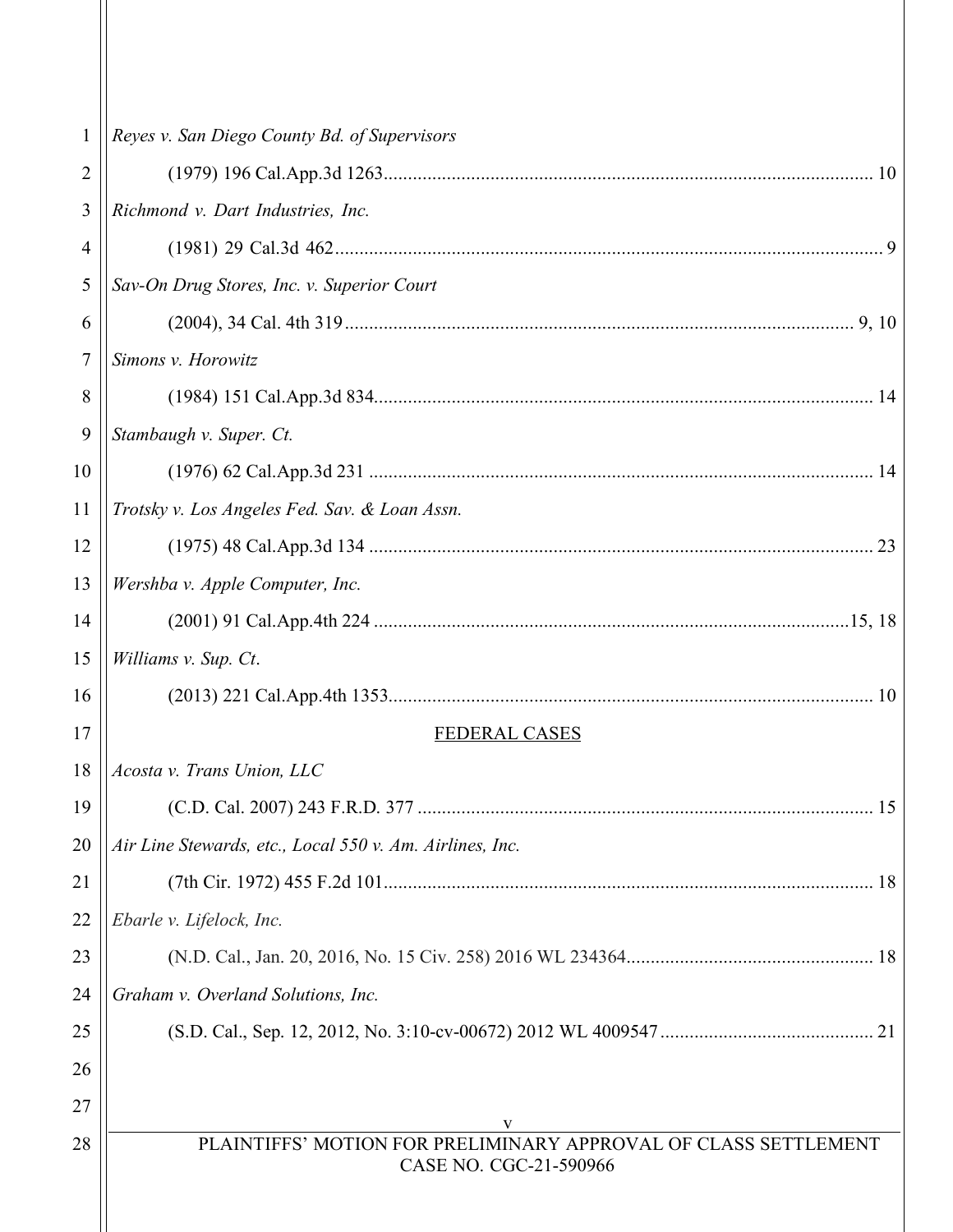| 1  | In re Linkedin User Privacy Litig.                                                        |  |
|----|-------------------------------------------------------------------------------------------|--|
| 2  |                                                                                           |  |
| 3  | In re Mego Fin. Corp. Sec. Litig.                                                         |  |
| 4  |                                                                                           |  |
| 5  | Nat'l Rural Telecommunications Coop. v. DIRECTV, Inc.                                     |  |
| 6  |                                                                                           |  |
| 7  | Officers for Justice v. Civil Serv. Comm'n of City & Cty. Of San Francisco                |  |
| 8  |                                                                                           |  |
| 9  | Singh v. Roadrunner Intermodal Servs., LLC                                                |  |
| 10 |                                                                                           |  |
| 11 | Six Mexican Workers v. Arizona Citrus Growers                                             |  |
| 12 |                                                                                           |  |
| 13 | Smith v. CRST Van Expedited, Inc.                                                         |  |
| 14 |                                                                                           |  |
| 15 | Van Vranken v. Atlantic Richfield Co.                                                     |  |
| 16 | 22                                                                                        |  |
| 17 | <b>STATE STATUTES</b>                                                                     |  |
| 18 | California Fair Employment and Housing Act,                                               |  |
| 19 |                                                                                           |  |
| 20 | California Equal Pay Act,                                                                 |  |
| 21 |                                                                                           |  |
| 22 | California Unfair Competition Law,                                                        |  |
| 23 |                                                                                           |  |
| 24 | California Private Attorneys General Act of 2004,                                         |  |
| 25 |                                                                                           |  |
| 26 |                                                                                           |  |
| 27 | vi                                                                                        |  |
| 28 | PLAINTIFFS' MOTION FOR PRELIMINARY APPROVAL OF CLASS SETTLEMENT<br>CASE NO. CGC-21-590966 |  |
|    |                                                                                           |  |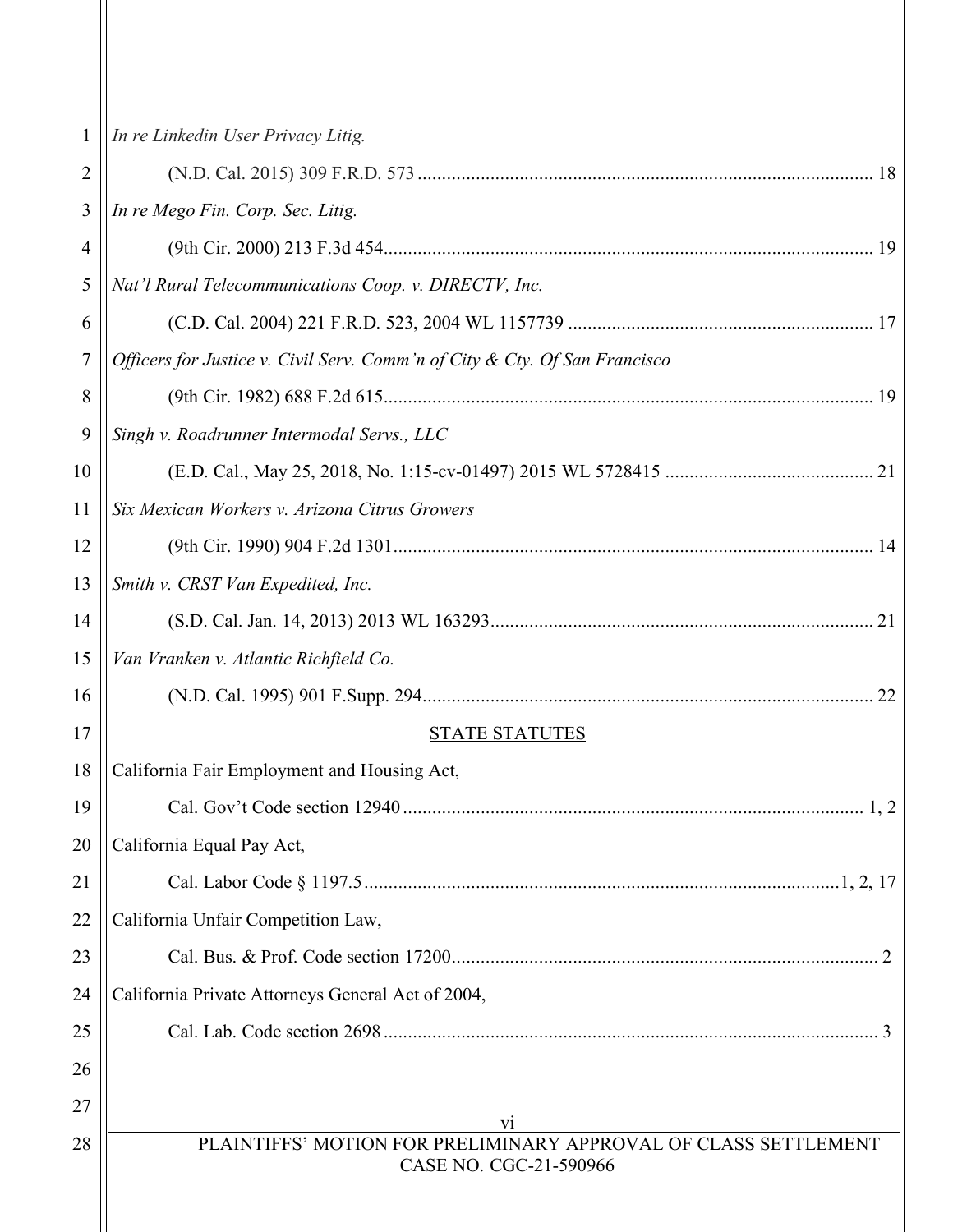| $\mathbf{1}$   | FEDERAL STATUTES                                                       |
|----------------|------------------------------------------------------------------------|
| $\overline{2}$ | Title VII of the Civil Rights Act,                                     |
| 3              |                                                                        |
| $\overline{4}$ |                                                                        |
| 5              | <b>RULES</b>                                                           |
| 6              |                                                                        |
| $\overline{7}$ |                                                                        |
| 8              |                                                                        |
| 9              |                                                                        |
| $10\,$         |                                                                        |
| 11             |                                                                        |
| 12             |                                                                        |
| 13             |                                                                        |
| 14             |                                                                        |
| 15             |                                                                        |
| 16             |                                                                        |
| 17             |                                                                        |
| 18             |                                                                        |
| 19<br>20       |                                                                        |
| 21             |                                                                        |
| 22             |                                                                        |
| 23             |                                                                        |
| 24             |                                                                        |
| 25             |                                                                        |
| 26             |                                                                        |
| 27             |                                                                        |
| 28             | vii<br>PLAINTIFFS' MOTION FOR PRELIMINARY APPROVAL OF CLASS SETTLEMENT |
|                | CASE NO. CGC-21-590966                                                 |
|                |                                                                        |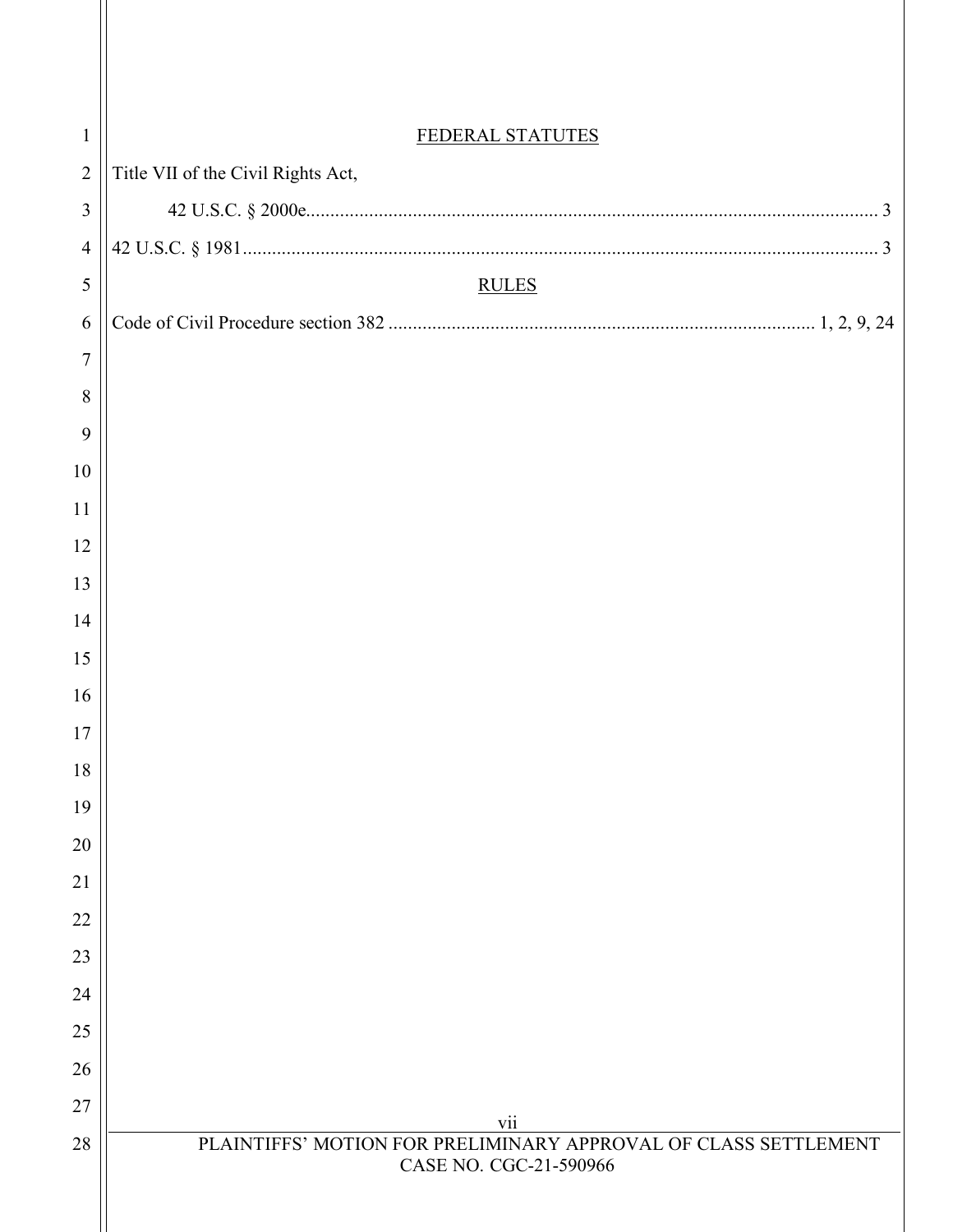#### **MEMORANDUM OF POINTS AND AUTHORITIES**

#### **I. INTRODUCTION**

On behalf of themselves, and a class of approximately 2,225 current and former Black employees at Kaiser Foundation Health Plan, Inc., Kaiser Foundation Hospitals, The Permanente Medical Group, Inc., and Southern California Permanente Medical Group (collectively, "Kaiser," "Defendants," or the "Company"), Plaintiffs Shelby Stewart, Charleta Dabrowski, Benedict Johnson, and Kenya Mayfield (together the "Named Plaintiffs") respectfully request that the Court: (1) conditionally certify the below defined Class for settlement purposes only, pursuant to Code of Civil Procedure section 382; (2) preliminarily approve the Class and PAGA Settlement Agreement and Release (hereafter, the "Settlement"); (3) appoint Medina Orthwein LLP and Lieff Cabraser Heimann & Bernstein LLP Class Counsel; (4) direct that the Notice be disseminated to the Class; and (5) schedule a final approval hearing.

12 13 14 15 16 17 18 19 20 21 22 This Settlement was realized prior to the formal initiation of this lawsuit and without in-court litigation activity. Plaintiffs and Kaiser (the "Parties") exchanged information (employee data, policy documents, and interviews of persons most knowledgeable about pay and promotion practices at Kaiser) and then commenced intense negotiations for more than two years with the assistance of a mediator and expert labor statisticians. The result of multiple mediations and negotiations related to alleged racial inequities produced the proposed Settlement Plaintiffs hereby submit. As detailed in Plaintiffs' complaint, the Class consists of current and former, full-time, non-union, non-clinical Black employees employed by the Company from January 1, 2015 until March 31, 2021 (the "Class Period") at the Director level and below in the Administrative Support or Consulting Services job families in the California locations of the Program Offices Region, Northern California Region, Southern California Region, and the KP-IT region (the "Class"). The Class totals approximately 2,225 members.

Plaintiffs allege that Defendants are liable on a class-wide basis for maintaining a policy or practice of paying Black employees less than their similarly-situated non-Black counterparts and promoting similarly-situated non-Black employees over similarly-situated Black employees. Plaintiffs brought

28

3

4

5

6

7

8

9

10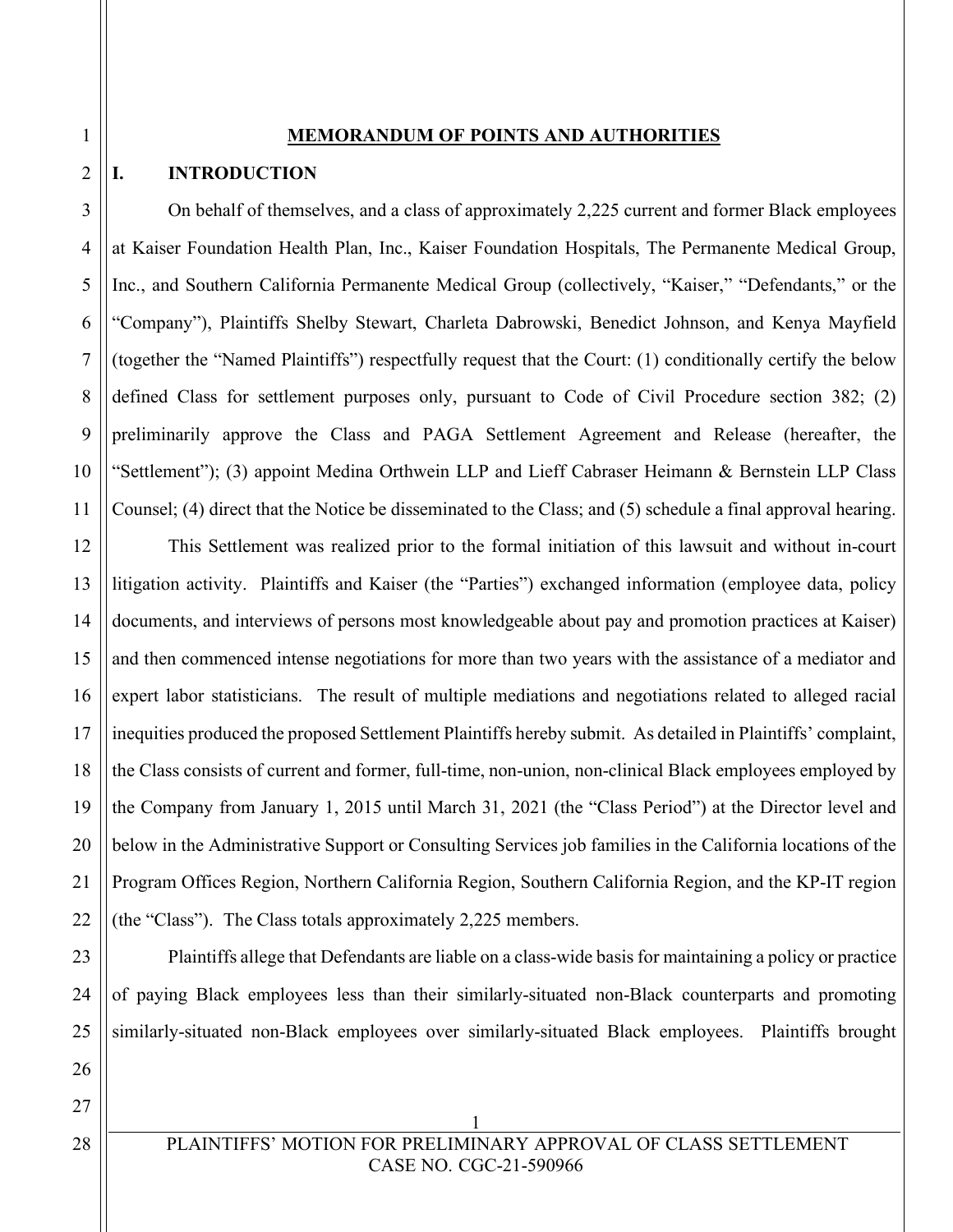causes of action for violations of the California Equal Pay Act and the Fair Employment and Housing Act for, among other things, unequal pay and promotion discrimination.

2 3

4

5

6

7

8

9

10

11

12

13

15

16

17

1

As set forth herein, the Settlement the Parties reached is fair and reasonable in light of the risks and costs of continued litigation and provides meaningful and prompt relief to Class Members. The Settlement provides for a non-reversionary monetary fund of \$11,504,759. In addition, the Settlement provides for robust programmatic relief, paid for by Kaiser, that Plaintiffs believe will help Kaiser to become a more inclusive and equitable workplace, including significant new programs and extensive work by an independent third-party expert selected jointly by the Parties.

14 Plaintiffs respectfully submit that they satisfy all elements for certification and settlement approval. First, Plaintiffs maintain that the Class meets the requirements for class certification for settlement purposes under Code of Civil Procedure section 382. Second, the Settlement is fair, reasonable, and adequate, warranting preliminary approval. Third, Plaintiffs maintain that they are adequate to serve as the Class Representatives. Fourth, Plaintiffs' attorneys are adequate to serve as Class Counsel.<sup>2</sup> Fifth, the proposed notice procedures, and related forms, fully comport with due process and adequately apprise the Class Members of their rights. Sixth, and lastly, a final fairness hearing may be scheduled to allow Class Members an opportunity to be heard regarding the Settlement and to give it finality. Accordingly, and for the reasons detailed below, the Court should grant this Motion in its entirety.

18

19

20

21

22

23

24

25

### **II. FACTUAL AND PROCEDURAL BACKGROUND**

In their Complaint, filed in this Court on April 22, 2021, Plaintiffs allege that Kaiser maintains common, universal pay and promotion policies and procedures that cause Black employees to be underpaid and under-promoted as compared to their similarly-situated non-Black counterparts. Plaintiffs assert five causes of action under the California Fair Employment and Housing Act, Cal. Gov't Code section 12940, *et seq*. ("FEHA"), the California Equal Pay Act, as amended, Cal. Labor Code § 1197.5 (AKA the California Fair Pay Act) ("California EPA"), the California Unfair Competition Law, Cal. Bus. & Prof. Code section 17200, *et seq.*, the California Private Attorneys General Act of 2004, Cal. Lab. Code

26

28

<sup>2</sup> <sup>2</sup> The terms "Plaintiffs' Counsel" and "Class Counsel" are interchangeably used in this memorandum to refer to Plaintiffs' attorneys, Medina Orthwein LLP and Lieff Cabraser Heimann & Bernstein LLP.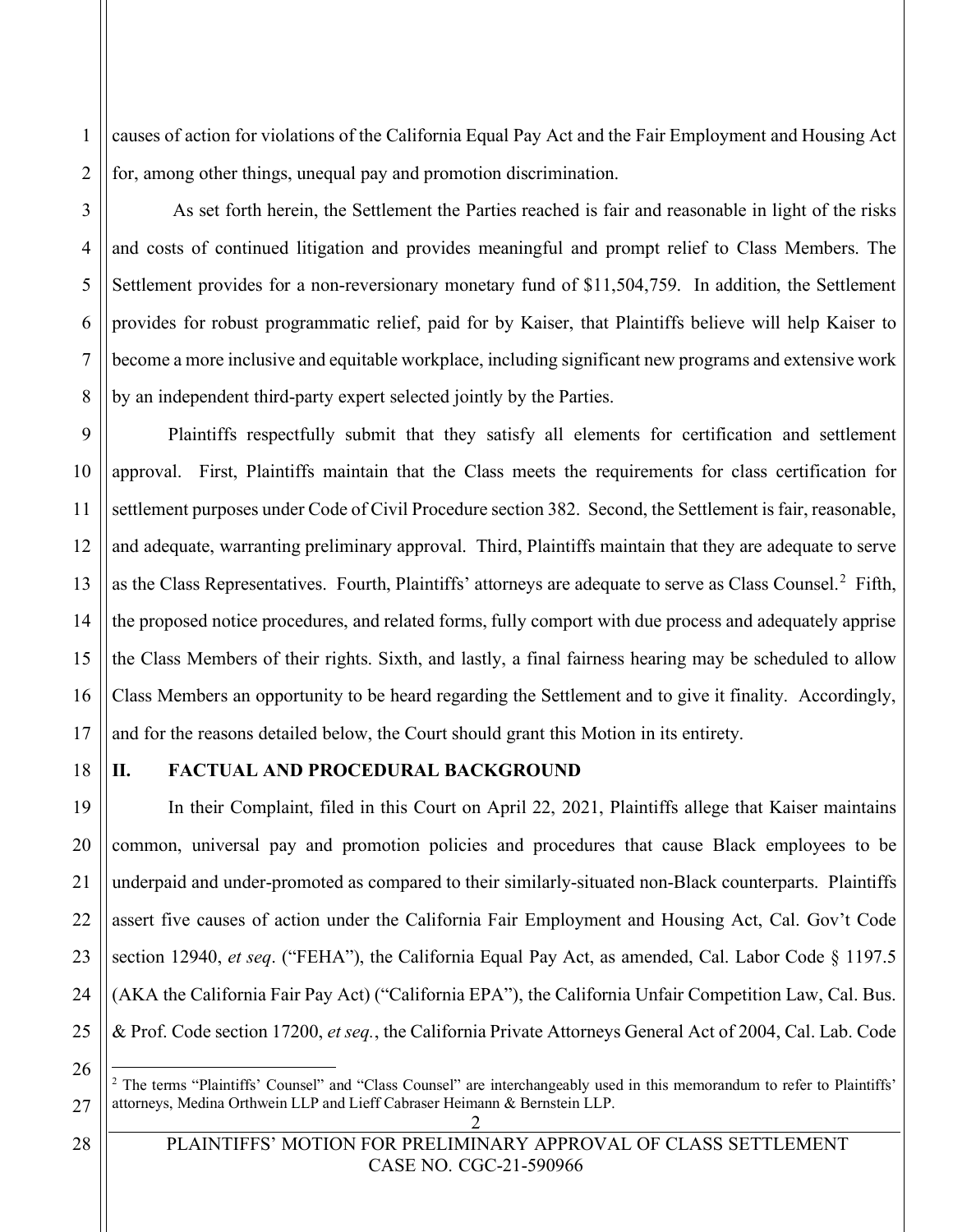1 2 section 2698, *et seq.* ("PAGA"), Title VII of the Civil Rights Act, 42 U.S.C. § 2000e et seq. ("Title VII"); 42 U.S.C. § 1981 ("Section 1981"), and related statutes. (Complaint, ¶¶ 63-91.)

Plaintiffs' Counsel began investigating Plaintiffs' potential claims in October 2018. On August 8, 2019, the Parties entered into a tolling agreement, pursuant to which Plaintiffs and Defendants agreed not to invoke the statute of limitations or the tolling period as a defense to any proposed action pled by Plaintiffs or to any affirmative defenses proffered by Defendants. (Medina Decl., ¶ 19.) Over the course of more than two years, Plaintiffs conducted an extensive pre-filing investigation and engaged in substantial informal data, document, and witness discovery with Defendants. (*Id*., ¶ 20.) Following extensive negotiations, Plaintiffs obtained multiple rounds of class-wide data and retained an expert, Alex Vekker, Ph.D., to conduct a statistical analysis of pay and promotion disparities across the Class and to determine the scope and scale of potential Class exposure and risk. (*Id*., ¶ 23.) The class data production included 72 variables that reflected Class Members' compensation and various job attributes, such as: job history, personnel actions, performance review ratings, job families, functions, departments, manager levels, EEO category, and salary grade. Plaintiffs' expert ran multiple sophisticated multivariate regression analyses to isolate the effect of race on base pay and incentive compensation, and to demonstrate potential class-wide exposure.<sup>3</sup>

Defendants' document production included hundreds of pages of challenged policies in this action, including, but not limited to, manuals, guidelines, handbooks, tools, and training materials concerning compensation, job analysis, promotions, career progressions and management development, performance reviews, discrimination complaint processes and investigations, workforce surveys, and personnel action changes. (Medina Decl., ¶ 24.) After reviewing these policies, Plaintiffs' Counsel conducted in-depth interviews with four Kaiser managers regarding the Company's compensation policies, promotion policies, and performance reviews. (*Id*.)

28

3

4

5

6

7

8

9

10

11

12

13

14

15

16

17

18

19

20

21

 $3$  Defendants have informed Plaintiffs that they do not agree with the methodologies that Dr. Vekker used to conduct his regression analyses but, for purposes of the proposed Settlement only, have agreed not to oppose Plaintiffs' characterization of and reliance on his analyses.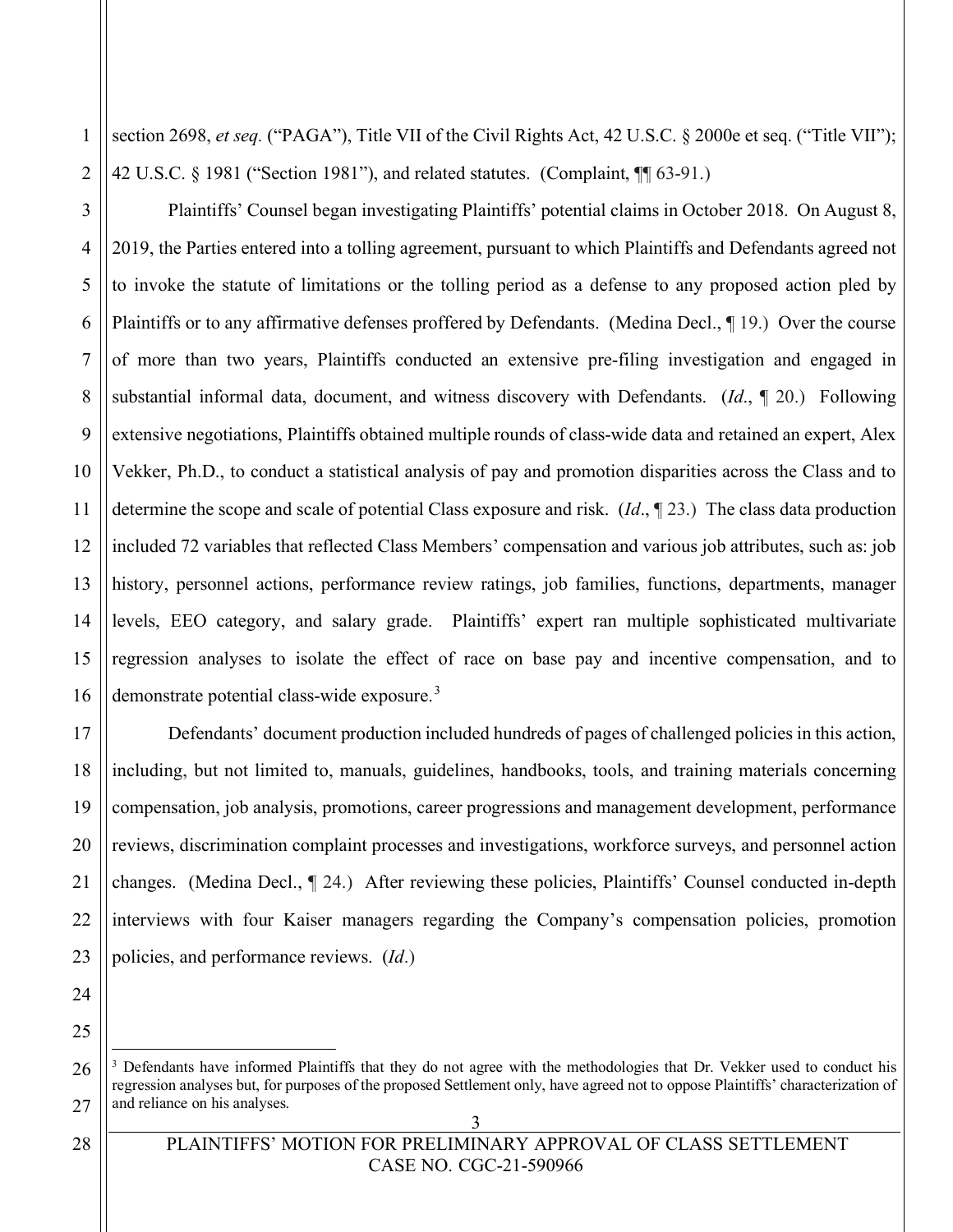Following months of investigation and informal discovery, the Parties participated in a mediation on September 11, 2019 with David Rotman, a highly regarded mediator with more than 25 years of experience handling complex class and collective action negotiations. (Medina Decl., ¶ 25.) When the Parties failed to reach agreement during the first mediation, the Parties continued to negotiate and participated in an additional mediation with Mediator Rotman on December 6, 2019, during which the Parties agreed on preliminary monetary settlement. After agreeing on preliminary monetary terms, the Parties then participated in extensive negotiations regarding programmatic relief in the form of business practices changes that would address pay equity, promotional opportunities, and diversity, equity, and inclusion at Kaiser in the future.

10 11 12 13 14 15 16 After a delay caused by the COVID-19 pandemic, Kaiser produced additional pay data for 2020 and for the first quarter of 2021, which the Parties analyzed for additional alleged exposure during the expanded class period. Following that analysis, the Parties agreed on an expanded non-reversionary settlement fund of \$11,504,759, the net to be distributed to the Class after fees, expenses, and settlement administration This non-reversionary fund of \$11,504,759, along with substantial business practice changes, more than satisfy the standards for settlement approval of this action. Plaintiffs now move for preliminary approval, which Defendants do not oppose. (Medina Decl., ¶ 27.)

17 18

19

20

21

22

23

24

25

1

2

3

4

5

6

7

8

9

#### **III. OVERVIEW OF THE SETTLEMENT**

The complete terms of the Settlement are set forth in the Joint Stipulation of Settlement and Release, attached as Exhibit 1 to the Medina Declaration. The essential terms are summarized below.

**A. Class Definition**

The Class is defined as all current and former Black or African-American employees employed by any of the Kaiser-Related Entities in California in a Covered Position—which is defined as: full-time, exempt or non-exempt, non-union, non-clinical, Director-level or below jobs in the Administrative Support or Consulting Services job families as set forth in Appendix 1 to the Settlement—in any of the following Regions at any time between January 1, 2015 and March 31, 2021: Northern California,

27

28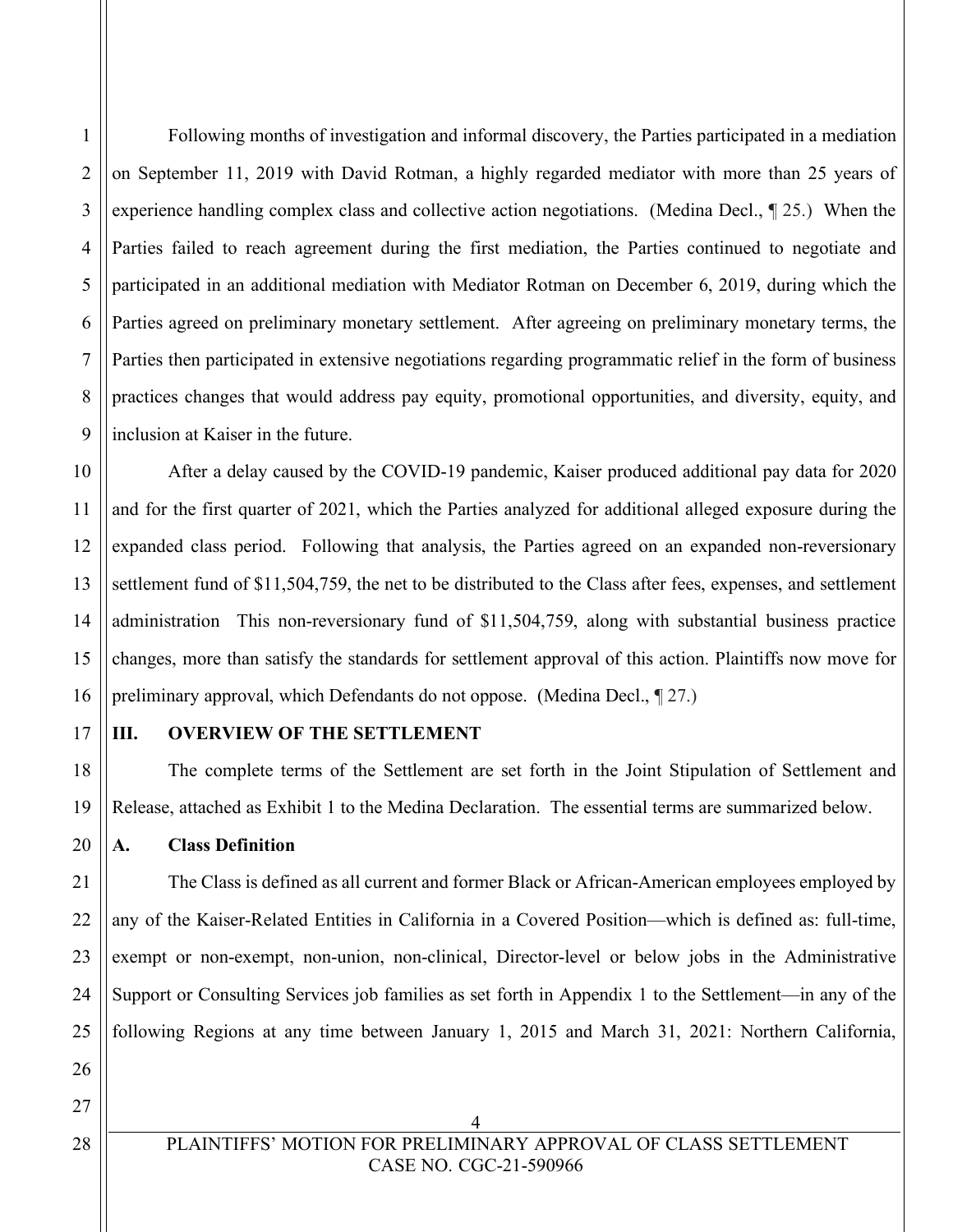1 2 Southern California, California locations of the Program Offices Region; and California locations of the KP-1T Region. (Settlement, ¶¶ III.A.3. and III.A.10.)

**B. Monetary Terms**

3

4 5 6 7 8 9 10 11 12 13 The Settlement establishes a Class Settlement Fund ("CSF") of \$11,504,759 million, which, contingent upon Court approval, will be provisionally allocated as follows: 30% to attorneys' fees, in addition to reasonably-incurred costs not to exceed \$65,000, \$86,285.70 to the state of California for settlement of the PAGA claims, Class Representative awards ranging from \$60,000 to \$75,000 for each Named Plaintiff, claims administration costs, which Plaintiffs estimate to be \$45,000, and a \$50,000 contingency fund to effectuate the purposes of the Settlement. (Settlement, ¶ X.A.) The Settlement Award Fund ("SAF") remaining after the foregoing costs are accounted for will be distributed by the Claims Administrator to participating Settlement Class Members. (Settlement, ¶ III.A.26.) The Claims Administrator will distribute the NSF to Settlement Class Members based on an allocation formula, described in more detail in Section V(C) below.

14 15 16 17 18 Defendants will have fifteen days after Final Approval to pay the CSF, and Class Members will have three months from mailing of the Notice of Award to cash their checks. (Settlement,  $\parallel$  X.E.1.) If more than \$100,000 of the SAF remains uncashed after the initial three months, the Settlement Administrator will issue a second distribution to Settlement Class Members. (Settlement, ¶ X.E.2.) Any undistributed funds after these six months will be distributed to the Equal Justice Society. (*Ibid*.)

19

20

21

22

25

26

27

### **C. Non-Monetary Programmatic Relief**

The Settlement also contemplates significant programmatic relief addressing pay equity, promotional opportunities, and diversity, equity, and inclusion, as set forth in more detail in Exhibit B to the Settlement detailing Business Practice Changes, including but not limited to:

23 24 1) The retention of an independent expert industrial organizational psychologist ("I/O Psychologist"), chosen by both parties and paid for by Defendants, to:

28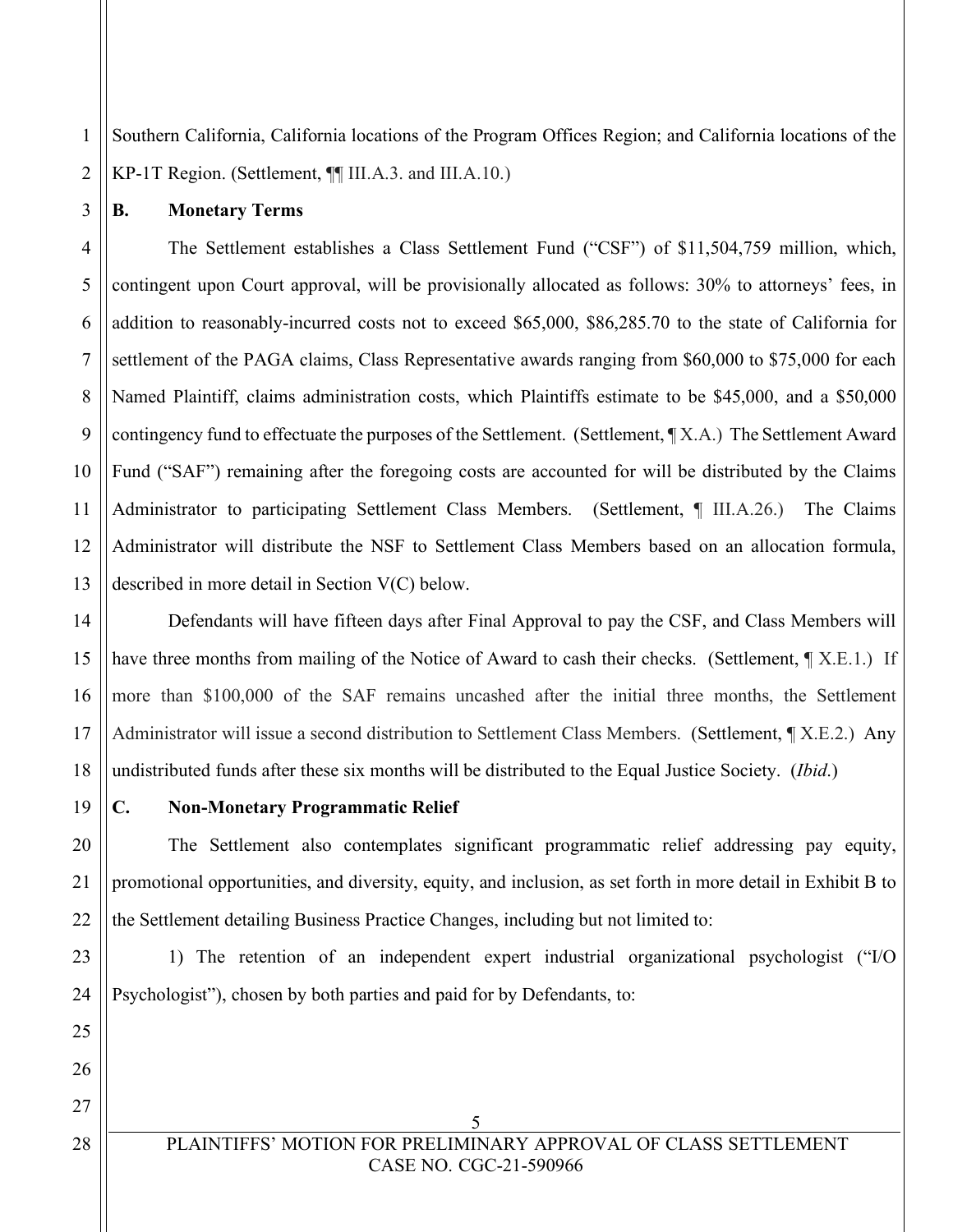a) Develop and manage a thorough job analysis review. This review will be completed within one year (from the Effective Date of the Settlement), and be used to facilitate pay equity for employees performing substantially similar work;

b) Within 18 months of the Effective Date of the Settlement, incorporate the validated qualifications and competencies from the job analysis work into job descriptions and promotion selection criteria; develop training for managers in the use of validated selection criteria for selection decisions; and provide, or guide the development of, improved tools/templates for use in making selection decisions (e.g., structured interview guides);

c) Within 18 months of the Effective Date of the Settlement, use the job analysis to identify career tracks and develop career guides, including identifying overview of roles and similarities/differences in competencies and competency proficiencies, goals, and responsibilities, likely roles to be promoted to-from within/across the related job families and role entry requirements, and developmental recommendations (incorporating information outlined below) and formal development steps, if appropriate (e.g., licenses, training);

d) Within 18 months of the Effective Date of the Settlement, assist in the creation of developmental resource guides for certain key roles identified from the job analysis work, including using job analysis output and working with subject matter experts to identify resources and experiences that facilitate the development of skills for movement into identified jobs;

e) Based on the job analysis output and relevant leadership needs, will assist Defendants in determining whether and how to develop and implement leadership assessment(s) focused on modeling the capabilities and competencies (including DEI) that are needed for particular management-level and above jobs;

f) Based on the job analysis output, provide guidance on training managers on their accountability to established decision-making criteria;

1

6 PLAINTIFFS' MOTION FOR PRELIMINARY APPROVAL OF CLASS SETTLEMENT CASE NO. CGC-21-590966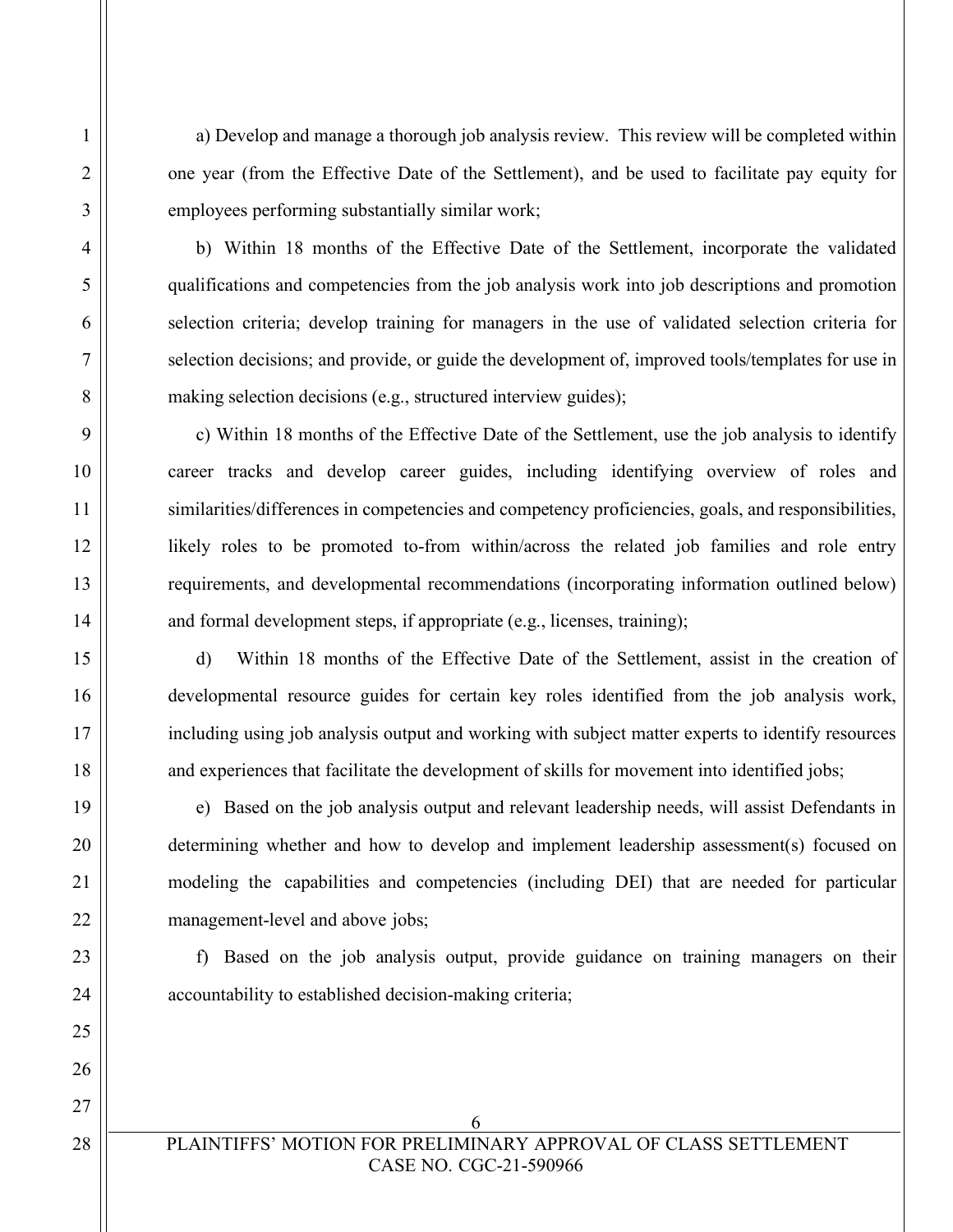g) Review existing mentorship programs designed to support managers from historically underrepresented groups, including African Americans, and provide feedback for how they can be improved; and

f) Inform the model for the statistical work conducted on an annual basis by an independent expert monitoring pay equity

2) The retention of an independent expert statistician paid for by Kaiser to:

a) Conduct an annual pay analysis for three annual cycles (beginning one year from the Effective Date of the Settlement) to review base pay, incentive pay, and promotion outcomes throughout the covered entities;

b) Conduct annual monitoring of Defendants' promotion data for three annual cycles (beginning one year from the Effective Date of the Settlement) to review for disparate impact and to ensure that open jobs have been posted consistent with Defendants' posting policy. If any impact is indicated, Defendants shall undertake further audits to determine any potential root causes, with reporting to Class Counsel on these efforts.

3) To remediate pay disparities, if any, identified in the annual pay equity monitoring within three months, both addressing any gap in the pay and curing the gap going forward;

4) Training for employees and management on racial bias and equity, including Upstander Intervention training, equity training, implicit bias, and debiasing programs for those engaged in enforcing company policy on equal employment opportunity, as well as significant investment of DEI resources to the Belong@KP initiative;

6) Leadership statements on racial equity matters;

5) Training on pay practices and on candidate selection;

7) An increase in EEO investigation staff by three (3) persons to total at least fifteen (15) investigators and an annual audit of complaint logs for trends, including identification of potential concerns, if any, within certain parts of the organization. These results will be shared with Kaiser's CHRO to consider and create appropriate remediation efforts, if any;

PLAINTIFFS' MOTION FOR PRELIMINARY APPROVAL OF CLASS SETTLEMENT CASE NO. CGC-21-590966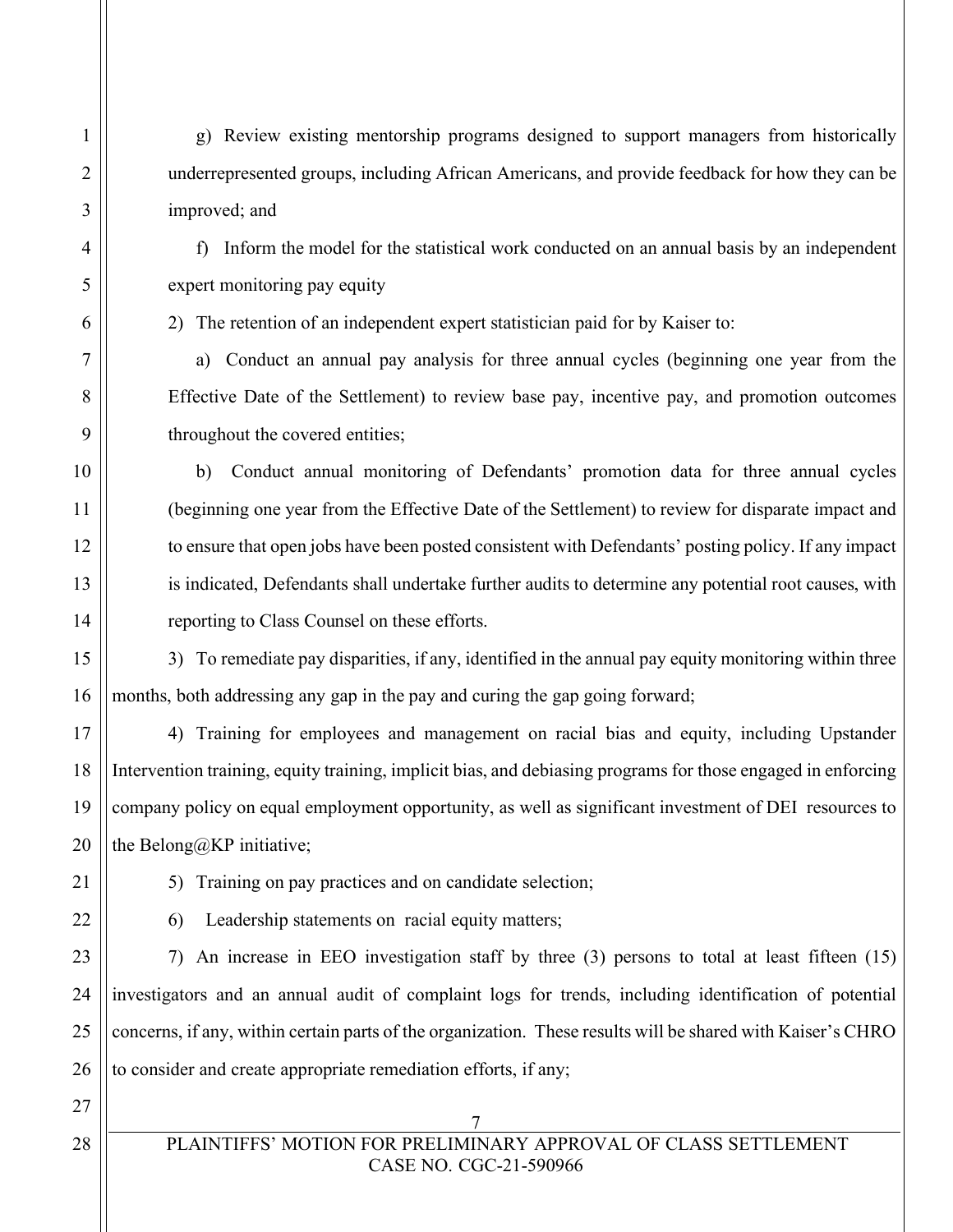8) The results of the analyses and progress of implementation efforts will be shared in the semiannual meetings between Kaiser and Class Counsel for a period of three years to ensure compliance of the Settlement; and

9) The appointment of an internal Compliance Officer to oversee the implementation of these policies and procedures and continued compliance with the Settlement.

6 7 8 9 10 11 12 Kaiser estimates the implementation of the programmatic relief will entail at least \$2 million in internal costs. Plaintiffs believe these measures put racial equity front and center within the Company and will help to advance a culture inclusive and positive for Black employees. In addition, Kaiser's culture change training program, Belong $@$ KP, will cost an additional estimated \$7 million over the three years of the Settlement monitoring period. Plaintiffs believe that this programmatic relief, which implements systems enhancements to ensure that Black employees earn and advance at the same rate as their non-Black peers and that racial equity remains a focus, provides significant value to Class Members and other employees that would not have been possible without the Settlement.

13 14

15

16

17

18

19

20

21

1

2

3

4

5

#### **D. Reasonable Scope of Release of Claims**

Class Members will have 45 days after the Notice of the Settlement is mailed to the Class to opt out of the Settlement. (Settlement, ¶ V.C.7.) All Class Members who do not timely opt out of the Settlement will release all claims arising from the Complaint, pursuant to Section VI.A of the Settlement. Named Plaintiffs are further agreeing to release individual, non-class claims against Kaiser, pursuant to a separate agreement. (Settlement, ¶ VI.B.)

**E. Tax Treatment**

22 23 24 25 For tax purposes, 33% of Claimants' Awards will be attributable to lost wages in connection with the claims alleged during the Class Period and will be subject to all applicable tax deductions and withholdings. This portion will be reported on an IRS Form W2. (Settlement,  $\parallel$  X.G.2.) The remaining 67% of Claimants' Awards will not be subject to tax deductions or withholdings, and an IRS Form 1099 will be issued for this amount. (*Ibid.*)

26 27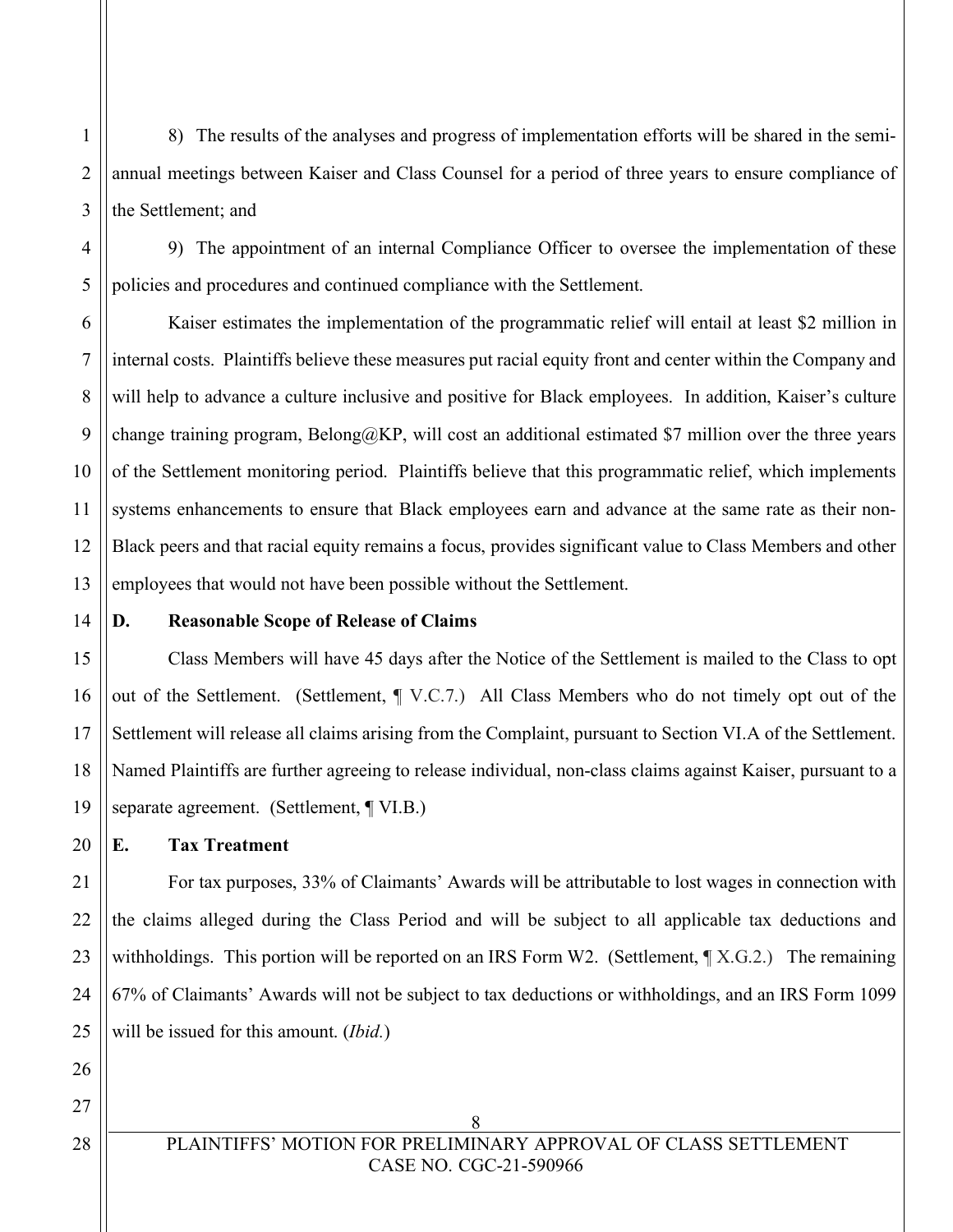#### 1 **F. Notice**

2

3

4

5

6

7

8

9

10

11

12

13

14

15

17

18

19

20

21

Kaiser will provide Class Members' information to the Claims Administrator within five days after Preliminary Approval, and Notice of the Settlement will be sent to each Class Member via first class mail by the Claims Administrator within ten days after Preliminary Approval. (Settlement, ¶ V.B.2.) If the Court approves, the Notice will be substantially in the form of the proposed Notice attached as Exhibit B to the Settlement. After Notice of the Settlement is mailed, Class Members will have 45 days to submit written objections to the Settlement. (Settlement, ¶ V.C.1.)

### **IV. THE CLASS MEETS ALL THE REQUIREMENTS FOR CLASS CERTIFICATION UNDER CODE OF CIVIL PROCEDURE 382**

Under Code of Civil Procedure section 382, a class may be certified if: (1) it is ascertainable and its members are too numerous for joinder to be practical; (2) the representative and absent class members share a community of interest and questions of law and fact common to the class predominate over questions unique to individual class members; (3) the representative's claims are typical of the class' claims; and (4) the representative will fairly and adequately represent the class' interests. (See, e.g., *Richmond v. Dart Industries, Inc.* (1981) 29 Cal.3d 462, 470.)

16 California law and policy favor the fullest and most flexible use of the class action procedure, so any doubts as to the appropriateness of certification should be resolved in favor of certification. (See *Sav-On Drug Stores, Inc. v. Superior Court* (2004), 34 Cal. 4th 319, 329 (*Sa-On*) ["Presuming in favor of the certification, as we must…"]; *Richmond v. Dart Indus., Inc.* (1981) 29 Cal.3d 462, 473–74 ["Since this state has a public policy which encourages the use of the class action device, rules promulgated by this court should reflect that policy."].)

22 23 24 "[I]t is also well established that trial courts should use different standards to determine the propriety of a settlement class, as opposed to a litigation class certification. Specifically, a lesser standard of scrutiny is used for settlement cases." (*Global Minerals & Metals Corp. v. Super. Ct.* (2003) 113 Cal.App.4th 836, 859 [citing *Dunk v. Ford Motor Co.* (1996) 48 Cal.App.4th 1794, 1807 & fn.19 (*Dunk*)].) As the court noted in *Dunk*, although certification requirements are intended "to protect the interests of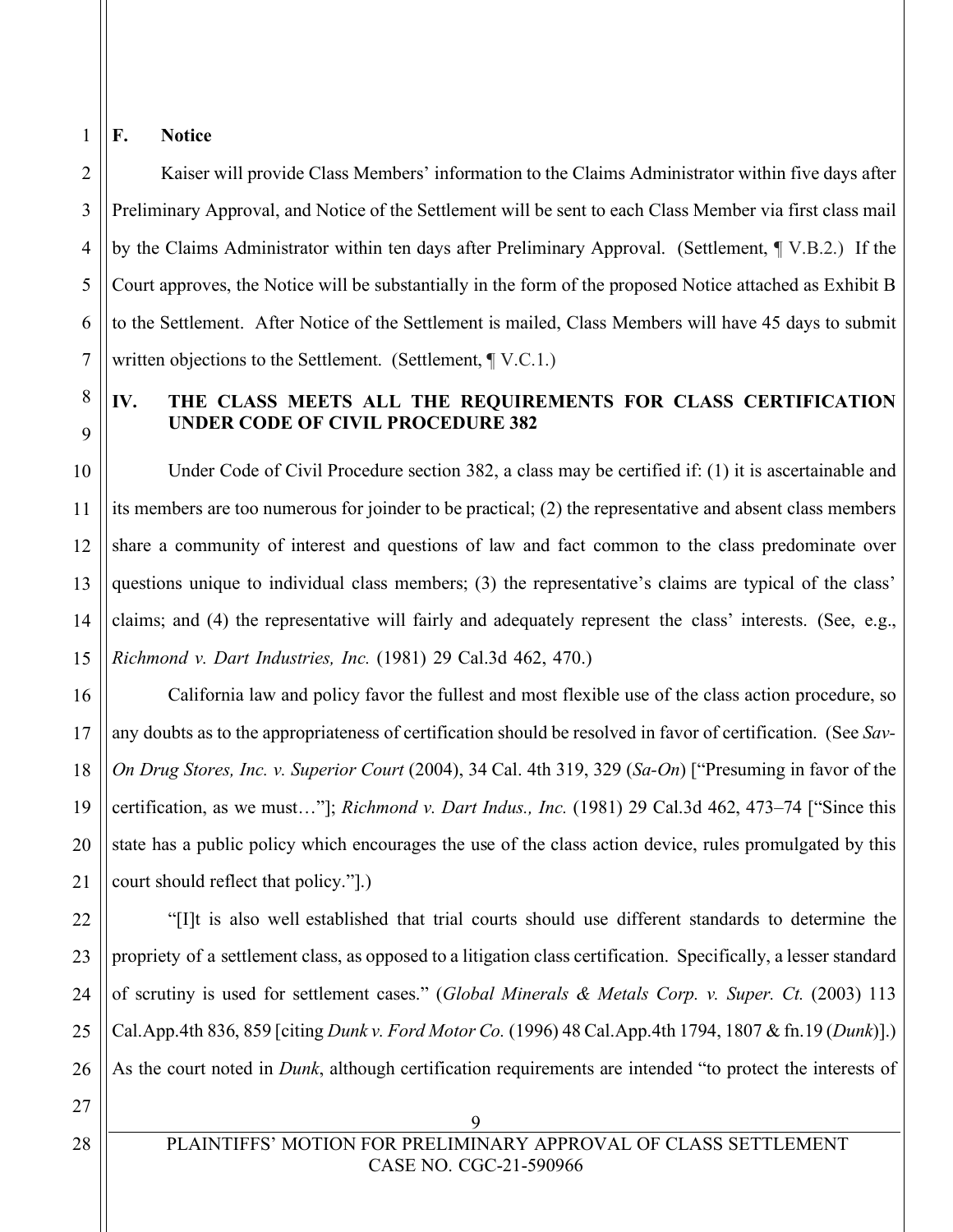1 2 the non-representative class members," that concern is "protected by the trial court's fairness review of the settlement." (*Dunk*, 48 Cal.App.4th at p. 1807 n.19.)

3

 $\mathbf{A}$ .

### **The Class Is Objectively Ascertainable**

4 5 6 7 8 9 10 11 12 A class is "ascertainable if it identifies a group of unnamed plaintiffs by describing a set of common characteristics sufficient to allow a member of that group to identify himself as having a right to recover." (*Harper v. 24 Hour Fitness, Inc*. (2008) 167 Cal.App.4th 966, 977.) Plaintiffs maintain that this requirement is met in this case. The Class is defined as all current and former, full-time, non-union, non-clinical Black employees employed by the Company at the Director level and below in the Administrative Support or Consulting Services job families in the California locations of the Program Offices Region, Northern California Region, Southern California Region, and KP-IT Region from January 1, 2015 until March 31, 2021, inclusive. (Settlement, ¶¶ III.A.3. and III.A.10.) Kaiser has already identified potential Class Members in the datasets it has produced to Plaintiffs' Counsel.

13 14

15

16

#### **B. The Class Is Sufficiently Numerous**

Given that there are approximately 2,225 Class Members, including Named Plaintiffs, the Class's membership is more than sufficiently numerous. (See *Daar v. Yellow Cab Co.* (1967) 67 Cal.2d 695.)

#### $\mathbf{C}$ . **Common Questions Predominate Over Individual Questions**

17 18 19 20 21 22 23 24 25 The commonality requirement is met if there are questions of law or fact common to the class. (*Williams v. Sup. Ct*. (2013) 221 Cal.App.4th 1353, 1369 [a single common question can create commonality].) A question of law or fact is common to the members of a class if it may be resolved through common proof. (See, e.g., *Jaimez v. Daiohs USA, Inc.* (2010) 181 Cal.App.4th 1286, 1305.) As for predominance, it "is a comparative concept, and 'the necessity for class members to individually establish eligibility and damages does not mean individual fact questions predominate." (*Sav-On,* 34 Cal.4th 319, 334 [quoting *Reyes v. San Diego County Bd. of Supervisors* (1979) 196 Cal.App.3d 1263, 1278].) In evaluating predominance, "the ultimate question … is whether the issues which may be jointly tried, when compared with those requiring separate adjudication, are so numerous or substantial that the

27

28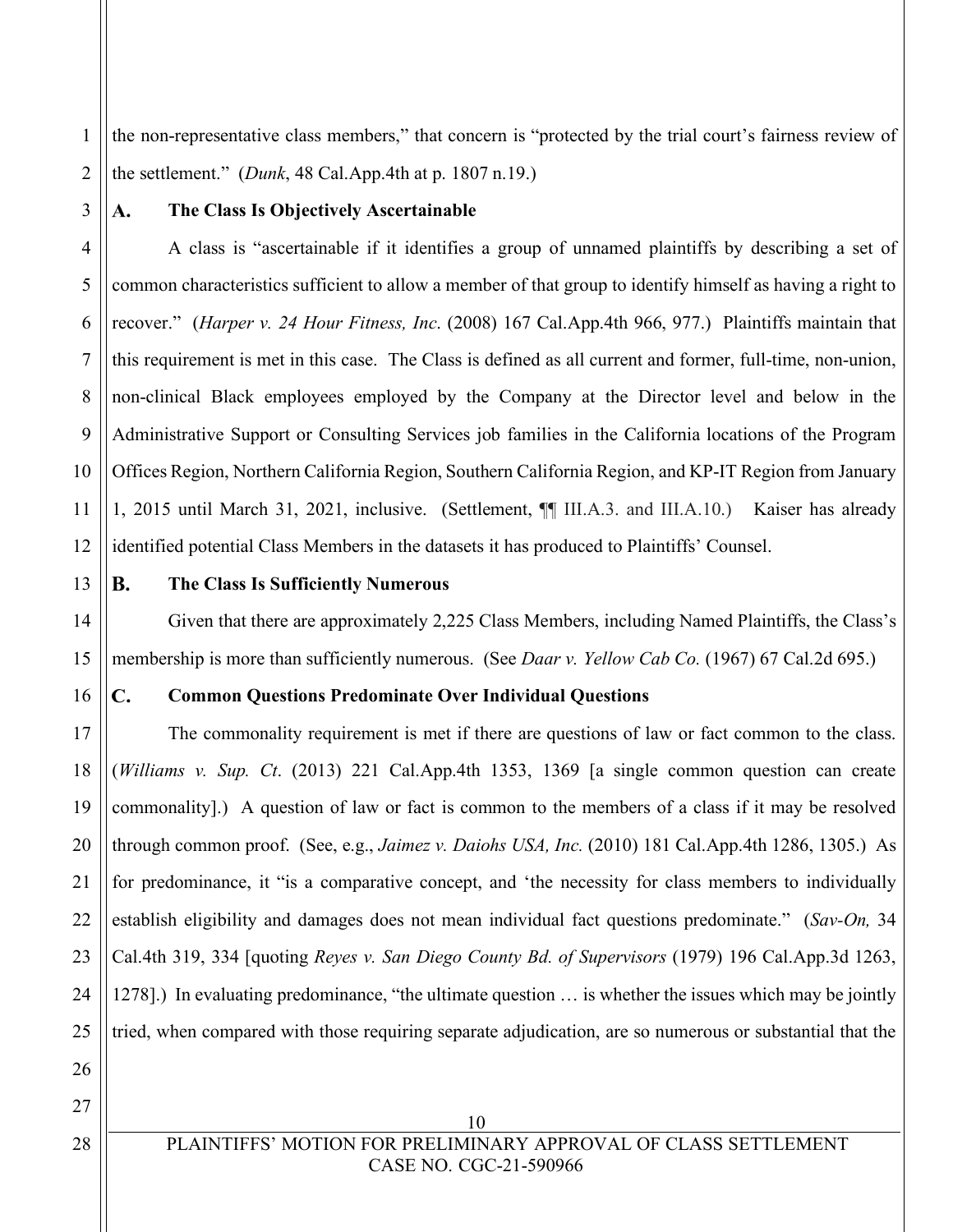2 maintenance of a class action would be advantageous to the judicial process and to the litigants." (*Brinker Rest. Corp. v. Superior Court* (2012) 53 Cal.4th 1004, 1021 [internal quotation marks omitted].)

Here, Plaintiffs maintain that common questions include, but are not limited to: (1) whether Kaiser paid Black employees less than non-Black employees performing substantially similar work; (2) whether Kaiser's compensation and/or promotion policies and procedures have an adverse impact on its Black employees; and (3) whether Kaiser intentionally discriminated against Black employees in terms of pay and promotion. Plaintiffs further maintain that these questions can be resolved through common proof concerning Kaiser's uniform pay and promotion policies and its common workforce data which may be analyzed for statistical trends. Plaintiffs allege that these are exactly the types of common evidence approved by California courts. (*See Brinker Rest. Corp.*, 53 Cal.4th at 1033 ["Claims alleging that a uniform policy consistently applied to a group of employees is in violation of the wage and hour laws are of the sort routinely, and properly, found suitable for class treatment."]; *Bradley v. Networkers Int'l, LLC*, 211 Cal.App.4th 1129, 1143 [same]; *Jaimez v. Daiohas USA, Inc.* (2010) 181 Cal.App.4th 1286, 1298 [105 Cal.Rptr.3d 443] ["California courts consider 'pattern and practice evidence, statistical evidence, sampling evidence, expert testimony, and other indicators of a defendant's centralized practices in order to evaluate whether common behavior towards similarly situated plaintiffs makes class certification appropriate.'"].)

Plaintiffs allege common facts for each challenged practice:<sup>4</sup>

19 20 22 23 24 25 **Compensation**: All Class Members are subject to the same compensation guidelines and practices. (Complaint, ¶ 16.) Decisions related to increasing pay formulas are centralized within Kaiser's Human Resources Compensation Team and senior leadership team. (*Id.*, ¶ 17.) Kaiser's regional branches in California have a uniform structure for setting base pay and merit increases. (*Id.*, ¶ 18.) Moreover, Kaiser's "midpoint" compensation formula locks in existing pay disparities. Plaintiffs' expert found pay gaps to exist at statistically significant levels across the Class, after controlling for age, tenure with Kaiser, job family, job function, salary plan, department, year, and performance. (Medina Decl*.*, ¶ 41.) Plaintiffs'

<sup>4</sup> Defendants have informed Plaintiffs that they dispute Plaintiffs' allegations but, for purposes of the proposed Settlement only, do not oppose this Motion.

27 28

26

1

3

4

5

6

7

8

9

10

11

12

13

14

15

16

17

18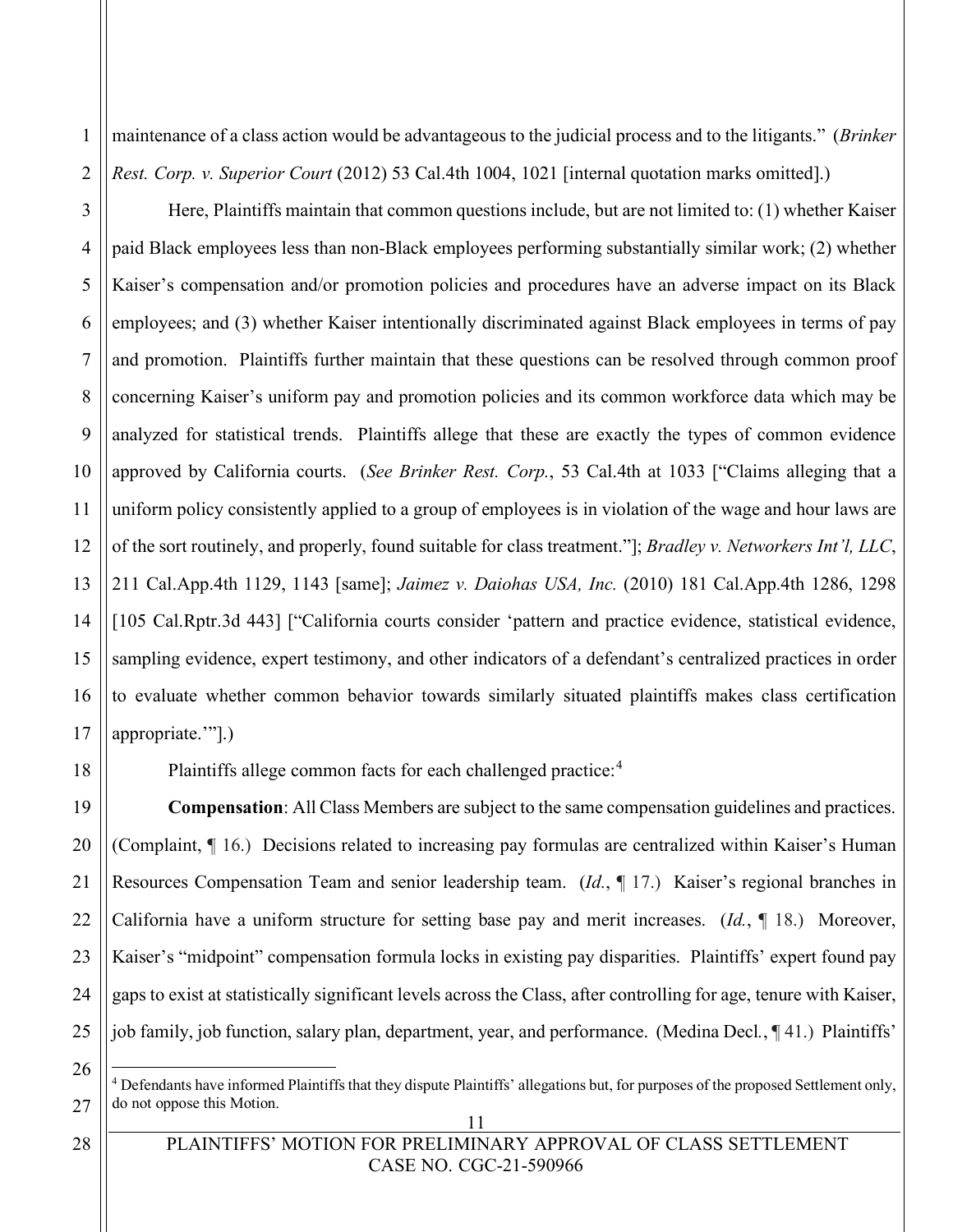1 2 3 4 expert found that Exempt Class Members were, on average, paid approximately 7.1% less than their non-Black counterparts in base pay and 6.51% in incentive pay, and Non-Exempt Class Members were, on average, paid approximately 0.9% less than their non-Black counterparts in base pay and 1.36% less in incentive pay.<sup>5</sup> The Class monetary relief formula reflects the relative difference in these numbers.

5 7 10 12 13 **Promotion:** Kaiser's promotion policies are also common to the Class. Kaiser's promotion policies are collectively developed and revised during a monthly "HR Roundtable," involving representatives across regions and job functions. (Complaint, ¶¶ 25-26.) When determining the salary increase an employee will receive as a result of their promotion, Kaiser applies a common policy which considers the employee's salary level in their new pay band, "hard to recruit skills" the employee may have, and the employee's experience and qualifications, among other factors. (*Id.*, ¶ 26.) Although Class Members have generally received comparable performance evaluations as non-Class Members, Black employees across the Class have not been promoted in the same manner as non-Black employees in Kaiser's common promotion system. (*Id.*, ¶ 27.)

Plaintiffs maintain that commonality is satisfied.

15

16

17

18

19

20

21

22

14

6

8

9

11

#### D. **Plaintiffs Are Typical of the Class**

Typicality "requires a showing that the class representative has claims or defenses typical of the class." (See, e.g*.*, *Fireside Bank v. Superior Court* (2007) 40 Cal.4th 1069.) "Typicality refers to the nature of the claim or defense of the class representative, and not to the specific facts from which it arose or the relief sought. . . . The test of typicality is whether other members have the same or similar injury, whether the action is based on conduct which is not unique to the named plaintiffs, and whether other class members have been injured by the same course of conduct." (*Martinez v. Joe's Crab Shack Holdings*  (2014) 231 Cal.App.4th 362, 375 [quotation marks and citations omitted].)

23 24 Plaintiffs allege that, like Class Members, each of the Named Plaintiffs worked for Defendants and was subject to the same policies and procedures that applied to the Class. (Medina Decl., ¶ 42.) In

12

<sup>26</sup> 27  $<sup>5</sup>$  Where there are common questions of liability across the class, individualized issues regarding the amount of damages do not</sup> defeat a class action. (See*,* e.g*.*, *Faulkinbury v. Boyd & Associates, Inc.* 216 Ca.App.4th 220, 232-340; *Jones v. Farmers Ins. Exchange* (2013) 221 Cal.App.4th 986,997 [164 Cal.Rptr.3d 663]; *Benton v. Telecom Network Specialist, Inc.* (2013) 220 Cal.App.4th 701, 726 [163 Cal.Rptr.3d 415].)

PLAINTIFFS' MOTION FOR PRELIMINARY APPROVAL OF CLASS SETTLEMENT CASE NO. CGC-21-590966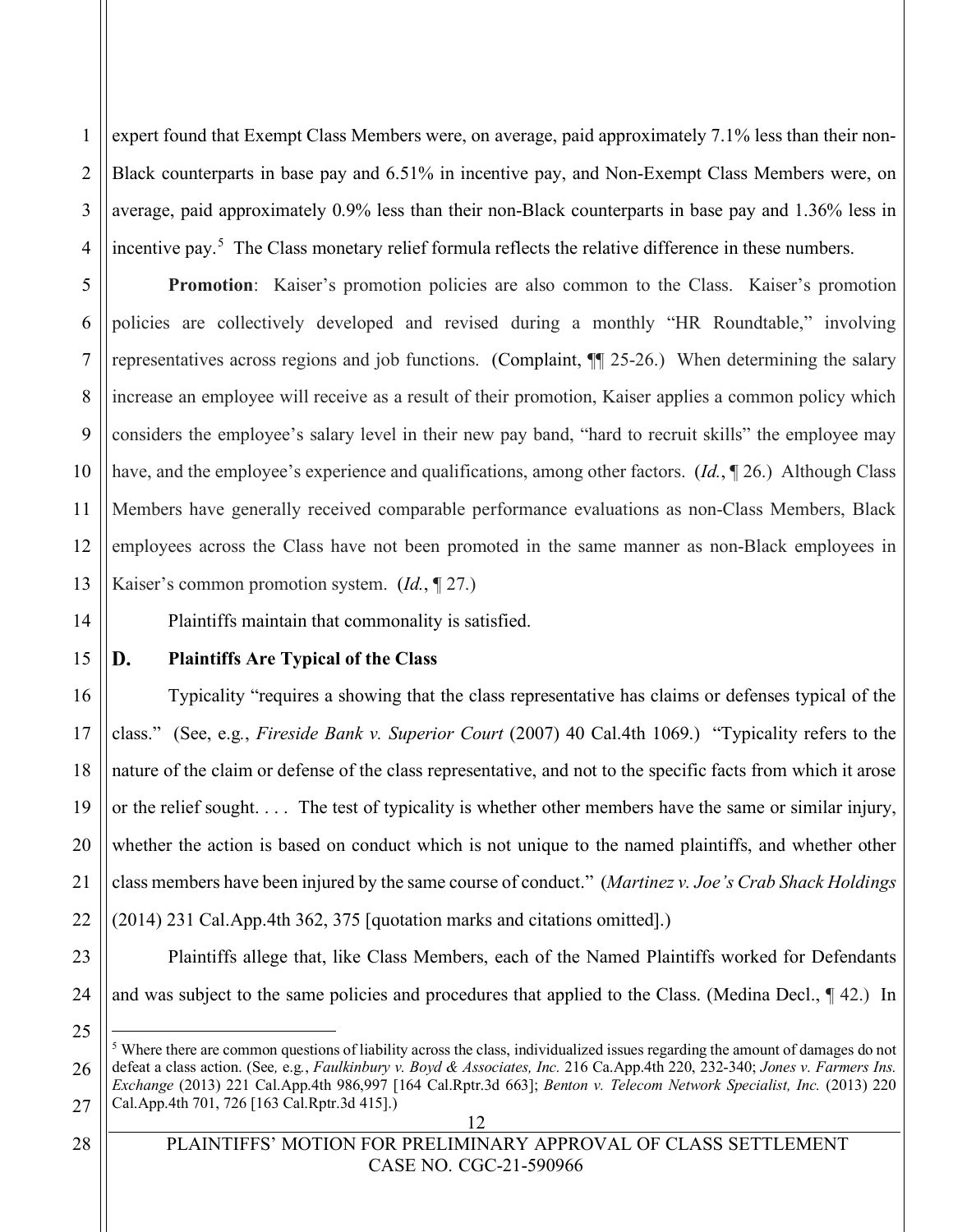1 2 3 4 addition, Plaintiffs allege that they are subject to the same common defenses arising from Kaiser's common pay and promotion policies. Furthermore, Plaintiffs allege that Plaintiffs and Class Members were subject to the same or similar injuries, namely, being underpaid or under-promoted compared to their non-Black colleagues. Plaintiffs maintain that they satisfy typicality.

#### 5 E.

6

7

8

9

10

### **Plaintiffs Will Adequately Represent the Class**

The adequacy requirement is met where the plaintiffs are represented by counsel qualified to conduct the litigation and the plaintiffs' interest in the litigation is not antagonistic to the class's interests. (*McGhee v. Bank of America* (1976) 60 Cal.App.3d 442, 451.) In other words, where the plaintiff has adequate counsel, the plaintiff may represent the entire class absent any disabling conflicts of interest that might hinder the plaintiffs' ability to represent the class. (*Ibid.*)

11 12 13 14 15 16 17 18 19 20 21 22 23 24 25 26 Plaintiffs maintain that both requirements are met in this case. First, Plaintiffs' Counsel is adequate to represent the Class. Plaintiffs' attorneys collectively have extensive experience in employment litigation, including numerous class action matters. (Medina Decl., ¶ 42.) Second, Plaintiffs are adequate representatives. Plaintiffs and Class Members worked at Kaiser during the same time period, were subjected to the same alleged injuries derived from the same common policies, and there is no evidence of any conflict of interest between Plaintiffs and Class Members. Furthermore, Plaintiffs have demonstrated their dedication to the Class, participating in all aspects of more than a two-year process that included numerous meetings and calls (both individually and as a group), collecting factual information, speaking with colleagues about possible solutions, attending multiple mediation sessions lasting days at a time, exposing themselves to the risks and costs of litigation if this case had been unsuccessful, and ultimately exposing themselves to the professional downside of stepping forward to assist others in a class action case. Telling of their commitment to pursuing a class-wide resolution, Plaintiffs have done so much of this work in the midst of a global health crisis that has put them and their colleagues on the front line. Plaintiffs have more than demonstrated that they are capable of "vigorously and tenaciously protect[ing] the interests of the class." (*Simons v. Horowitz* (1984) 151 Cal.App.3d 834, 846.)

27

PLAINTIFFS' MOTION FOR PRELIMINARY APPROVAL OF CLASS SETTLEMENT CASE NO. CGC-21-590966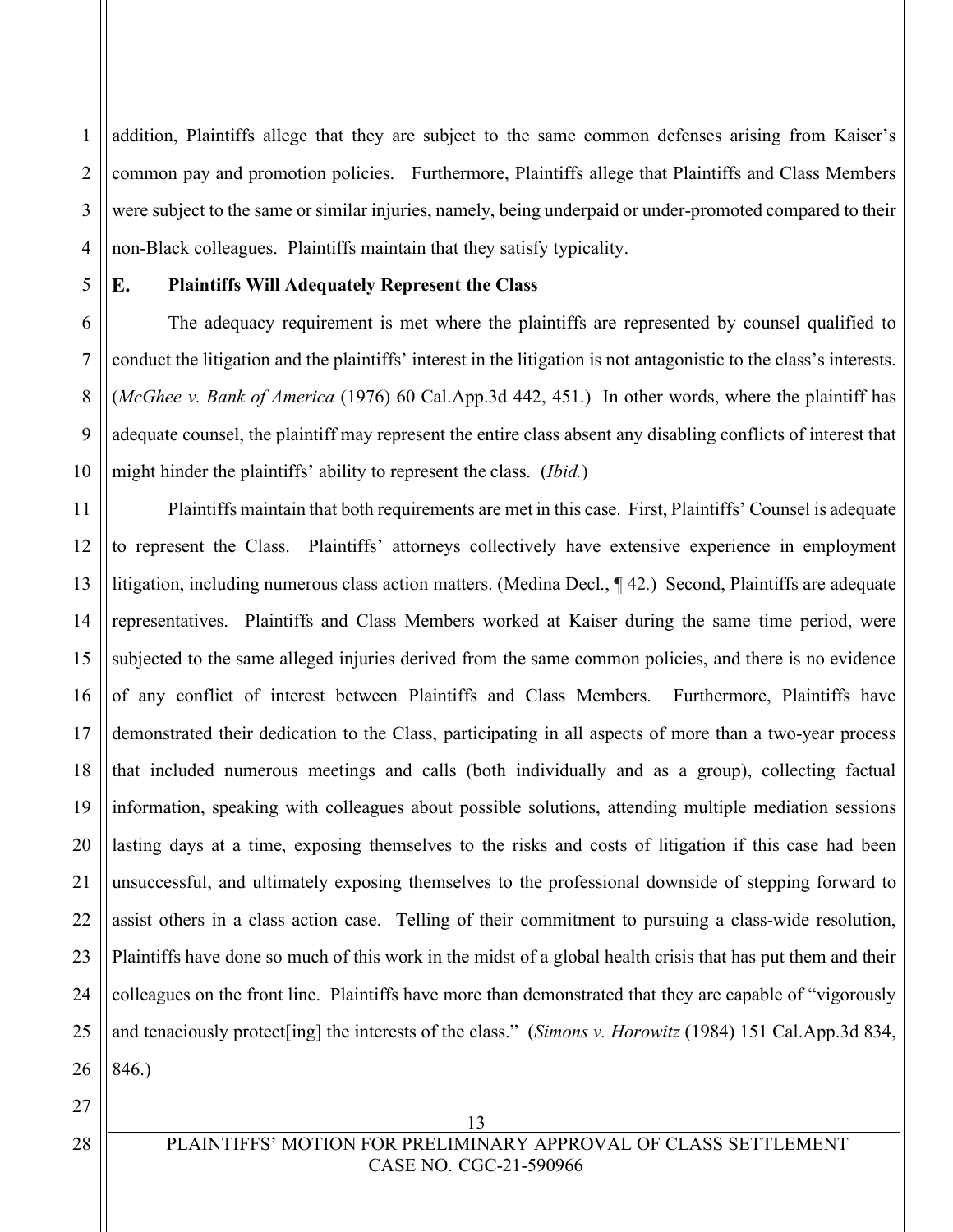1

F.

8

9

11

19

20

21

22

23

24

25

26

#### **A Class Action Is Superior to Other Alternatives**

2 3 4 5 6 7 10 12 13 14 A class action would be vastly superior in this case to the alternative of each Class Member bringing individual claims to remedy Kaiser's alleged common policies and procedures. "Generally, a class suit is appropriate when numerous parties suffer injury of insufficient size to warrant individual action and when denial of class relief would result in unjust advantage to the wrongdoer." (*Linder v. Thrifty Oil Co*. (2000) 23 Cal.4th 446, 447.) Plaintiffs maintain that a class action is superior here because the Class Members' claims have significantly overlapping factual issues, and if Class Members did bring individual claims, it would increase the delay and expense to all parties and multiply the burden on the judicial system. Participating in the Class allows Class Members to vindicate their claims and receive immediate relief without having to bring individual lawsuits. Second, Class Members will benefit from remaining anonymous, rather than risking their reputations and careers by bringing a lawsuit challenging their employers' actions in their own names. Finally, Class Members will benefit from the widespread programmatic changes provided for in the Settlement—a result that Plaintiffs believe likely would not have been possible without the power of a collective.

15 16 17 18 In addition, Plaintiffs maintain that the Class is manageable. Third party administrator JND Legal Administration will provide Notice of the Settlement to the Class Members and distribute settlement funds based on a common formula. (*Six Mexican Workers v. Arizona Citrus Growers* (9th Cir. 1990) 904 F.2d 1301, 1304.)

This case meets all the requirements for settlement certification.

### **V. THE PROPOSED SETTLEMENT IS FAIR, ADEQUATE AND REASONABLE AND SHOULD BE APPROVED**

California courts favor settlement. (E.g., *Stambaugh v. Super. Ct.* (1976) 62 Cal.App.3d 231, 236.) Unlike most settlements, class action settlements involve a court approval process that exists to prevent fraud, collusion, and unfairness to class members. (*Malibu Outrigger Bd. of Governors v. Super. Ct.* (1980) 103 Cal.App.3d 573, 578–579.) In determining whether to approve or reject a proposed settlement, the court has broad discretion. (*Wershba v. Apple Computer, Inc.* (2001) 91 Cal.App.4th 224, 250.) The

27

14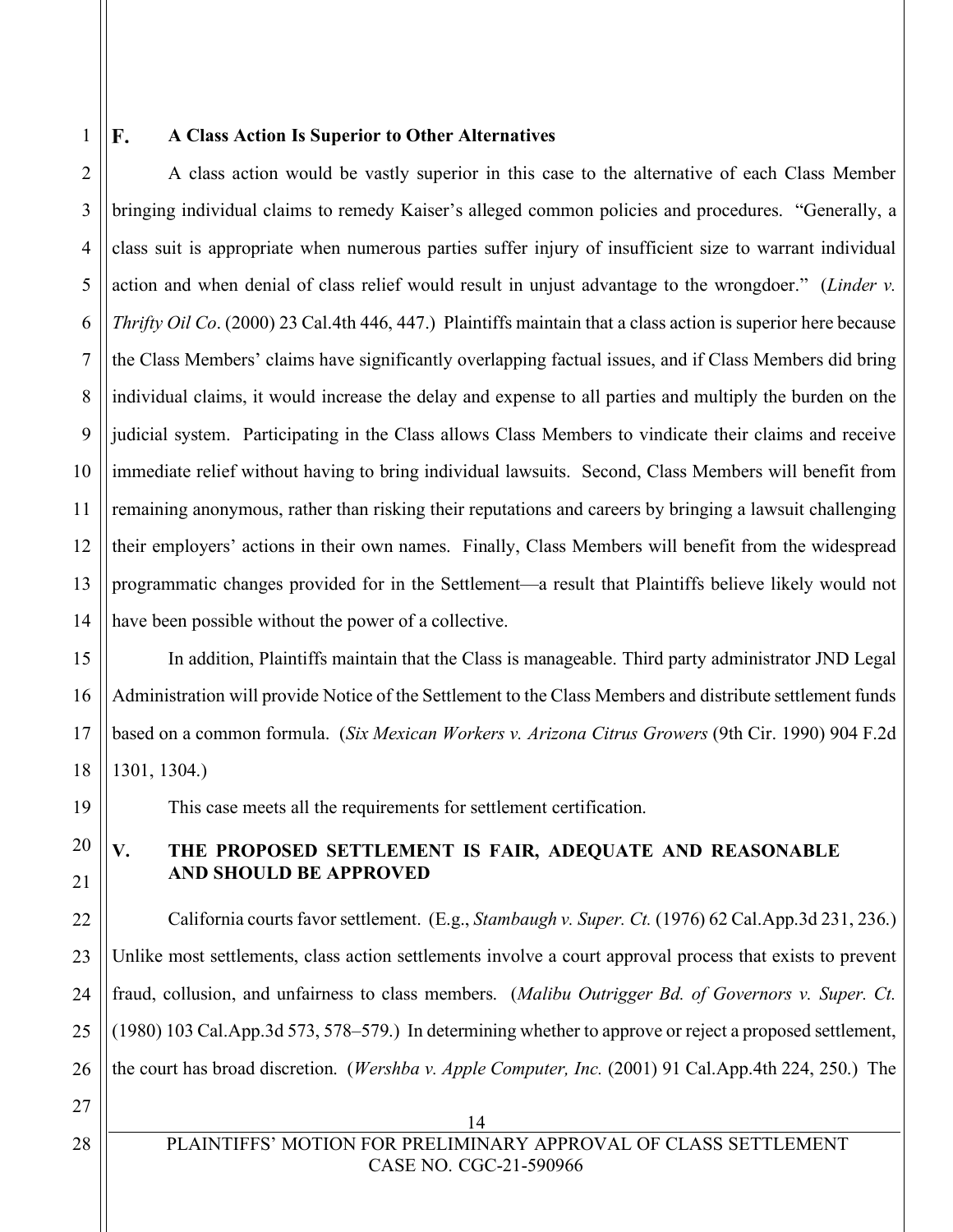1 2 3 4 purpose of the preliminary evaluation of a proposed class action settlement is to determine only whether the settlement is within the range of possible approval, and thus whether notice to the class of the settlement terms and conditions and the scheduling of a formal fairness hearing are warranted. (*Id.* at pp. 234–235, 251.)

5 6 7 8 9 10 11 12 13 14 15 16 17 18 A settlement is presumptively fair where it is reached through arm's length bargaining, based on enough discovery and investigation to allow counsel and the court to act intelligently, counsel is experienced in similar litigation, and the percentage of objectors is small. (*Dunk*, 48 Cal.App.4th at p. 1802.) The following "well-recognized factors" are typically considered when evaluating the reasonableness of a proposed settlement, but are not exhaustive and should be tailored to each case: (1) the strength of plaintiffs' case; (2) the risk, expense, complexity and likely duration of further litigation; (3) the risk of maintaining class action status through trial; (4) the amount offered in settlement; (5) the extent of discovery completed and the stage of the proceedings; (6) the experience and views of counsel; (7) the presence of government participants; and (8) the reaction of the class members to the proposed settlement. (*Kullar v. Foot Locker Retail, Inc.* (2008) 168 Cal.App.4th 116, 128 (*Kullar*) [citing *Dunk*, 48 Cal.App.4th at p. 1801].) At the preliminary approval stage, "the settlement need only be potentially fair, as the court will make a final determination of its adequacy at the hearing on final approval, after such time as any party has had a chance to object and/or opt out." (*Acosta v. Trans Union, LLC* (C.D. Cal. 2007) 243 F.R.D. 377, 386.)

19 20 21 22 23 24 25 26 In addition, courts review the discovery process and information received through it to aid them in assessing whether the parties sufficiently developed the claims and their supporting factual bases before reaching settlement. (See *Kullar*, 168 Cal.App.4th at pp. 129–131.) Information is sufficient where it allows the parties and the court to form "an understanding of the amount that is in controversy and the realistic range of outcomes of the litigation." (*Clark v. Am. Residential Servs.* LLC (2009) 175 Cal.App.4th 785, 801.) This requirement exists so that the parties can provide the court with "a meaningful and substantiated explanation of the manner in which the factual and legal issues have been evaluated." (*Kullar*, 168 Cal.App.4th at p. 118.) Courts often approve settlements where Class Members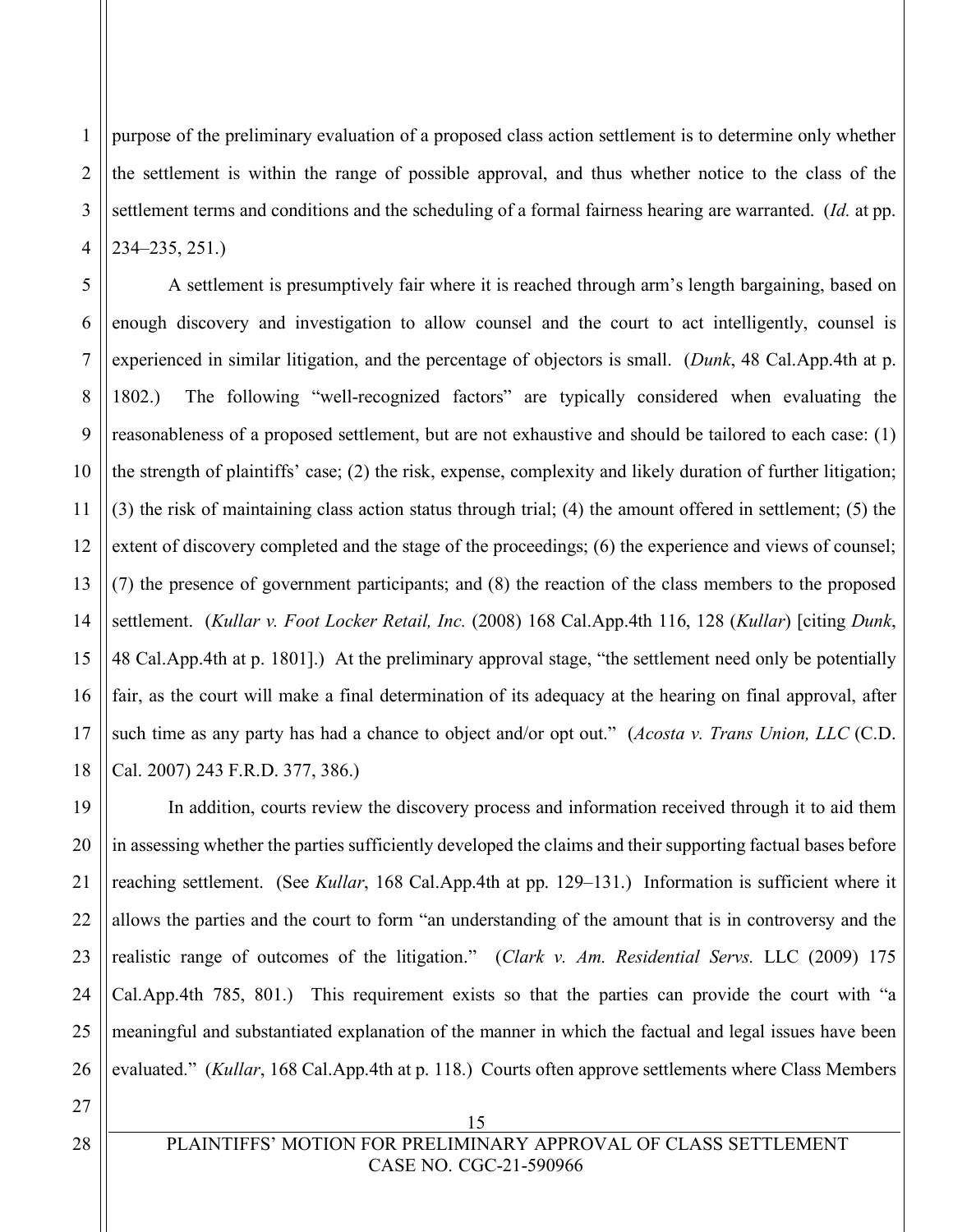1 2 3 receive only pennies, or coupons or vouchers. (See, e.g., *Nordstrom Commission Cases* (2010) 186 Cal.App.4th 576,590 [affirming final approval of wage and hour class action settlement where 20% of the fund allocated to the class was merchandise vouchers].)

## 4 5

6

7

8

9

10

11

12

13

14

#### **A. The Settlement Was Negotiated at Arm's Length after Plaintiffs and their Counsel Developed the Claims and Their Supporting Factual Bases in Extensive Discovery**

The Parties have participated in extensive discovery concerning Kaiser's policies and practices related to pay and promotion. In December 2018, Plaintiffs and their Counsel served Defendants with informal discovery requests for class data, documents related to Kaiser's compensation and promotion policies, and policies and surveys concerning diversity and inclusion, among other requests. Over the course of the following two years, Defendants produced multiple rounds of class pay data, job descriptions, policy documents, handbooks, and guidelines related to Plaintiffs' allegations. Plaintiffs' then engaged an expert, Dr. Alex Vekker, to perform statistical analyses of the class pay data, and Plaintiffs' Counsel analyzed the various policy documents Kaiser produced and conducted interviews with four Kaiser managers in relation to those documents. (Medina Decl., ¶ 24.)

15 16 17 18 19 20 21 22 23 24 25 26 With this extensive discovery as background, the Parties agreed to private mediation of the class claims with David Rotman, a highly regarded mediator. (Medina Decl., ¶ 25.) During a full day of arm'slength negotiations with Mediator Rotman, the Parties strenuously advanced their respective positions while carefully crafting a fair resolution of the claims in the form of the monetary and non-monetary relief described in more detail above. When the Parties were unable to reach agreement at the first mediation, they continued negotiations. Kaiser produced additional data and the Parties participated in a second mediation on December 6, 2019, in which Class monetary terms were resolved and the parties created a framework for negotiating business practice changes. The Parties were therefore well-equipped to mediate the claims with "an understanding of the amount that is in controversy and the realistic range of outcomes of the litigation." (*Clark*, 175 Cal.App.4th at 801.) The Settlement was thus the product of these arm'slength negotiations, aided by Mediator Rotman as a neutral third-party facilitator, based on thorough evaluation of the factual and legal issues. (*Kullar*, 168 Cal.App.4th at p. 118.)

27

PLAINTIFFS' MOTION FOR PRELIMINARY APPROVAL OF CLASS SETTLEMENT CASE NO. CGC-21-590966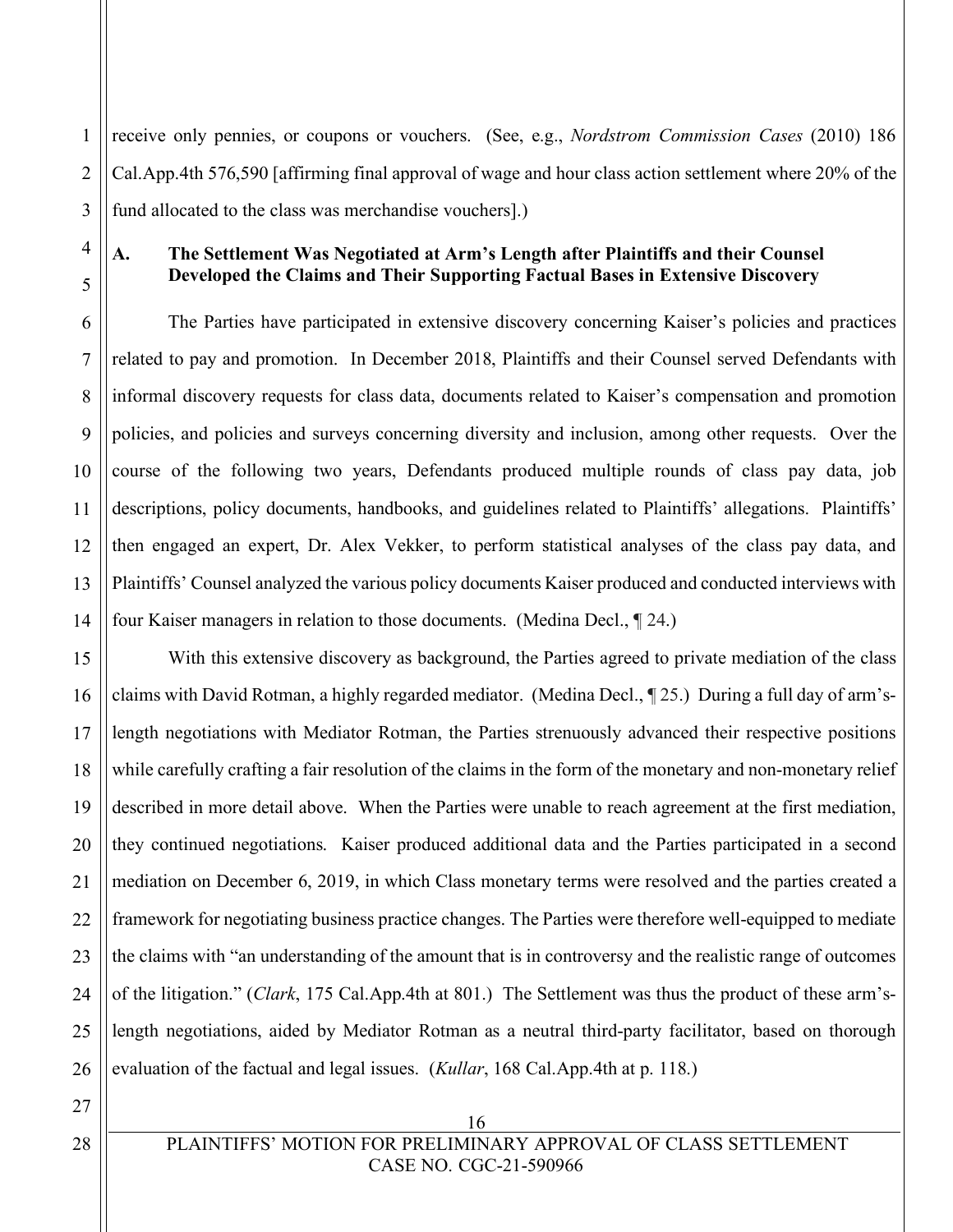#### **B. The Settlement Amount is Fair and Reasonable in View of the Strengths and Weaknesses of the Claims Asserted and Risks of Continued Litigation**

The Settlement achieves the goals of litigation—ensuring that Kaiser makes long-lasting changes towards equity and inclusion and providing monetary relief to those who have been allegedly affected by discrimination. The Settlement reflects the strengths of Plaintiffs' case on the merits: Plaintiffs remain confident that, if this case were to proceed in litigation, they would obtain class certification, defeat decertification, and prove their claims at trial. Nevertheless, Plaintiffs recognize the considerable risks of litigation, making compromise of claims in exchange for the Settlement's immediate relief a reasonable outcome. First, if this case were to proceed to litigation, there is a substantial risk that Plaintiffs' recovery would be significantly limited. While Plaintiffs' Counsel has estimated the maximum wage differential between Black and non-Black employees in the Class to be approximately \$31.7 million, Kaiser disagrees with Plaintiffs' approach and contends that, when controlling for variables such as grade and time in job, there is little to no wage differential.

It would take significant resources and delay in litigating over the particular control variables that should be used to determine whether Black employees are performing "substantially similar jobs" with "mostly similar in skill, effort, responsibility, and performed under similar working conditions" as non-Black employees. Cal. Lab. Code section 1197.5. Second, Kaiser has asserted that the pay and promotion differentials between Black and non-Black employees are due to other bona fide non-race-related factors. Finally, Defendants have asserted a number of arguments that, if litigated on the merits, may make class certification uncertain, including that: pay and promotion decisions are decentralized, compensation policies and procedures vary by market and within and across the organizations, and Kaiser's pay and promotion policies give lower-level managers substantial discretion in making compensation decisions.

Further, absent a settlement, Class Members would not receive any recovery until after years of litigation, including appeals. (See *Nat'l Rural Telecommunications Coop. v. DIRECTV, Inc.* (C.D. Cal. 2004) 221 F.R.D. 523, 2004 WL 1157739, 526 ["In most situations, unless the settlement is clearly inadequate, its acceptance and approval are preferable to lengthy and expensive litigation with uncertain results."] [internal quotation omitted].) Without the Settlement, there remains extensive, costly, and

PLAINTIFFS' MOTION FOR PRELIMINARY APPROVAL OF CLASS SETTLEMENT CASE NO. CGC-21-590966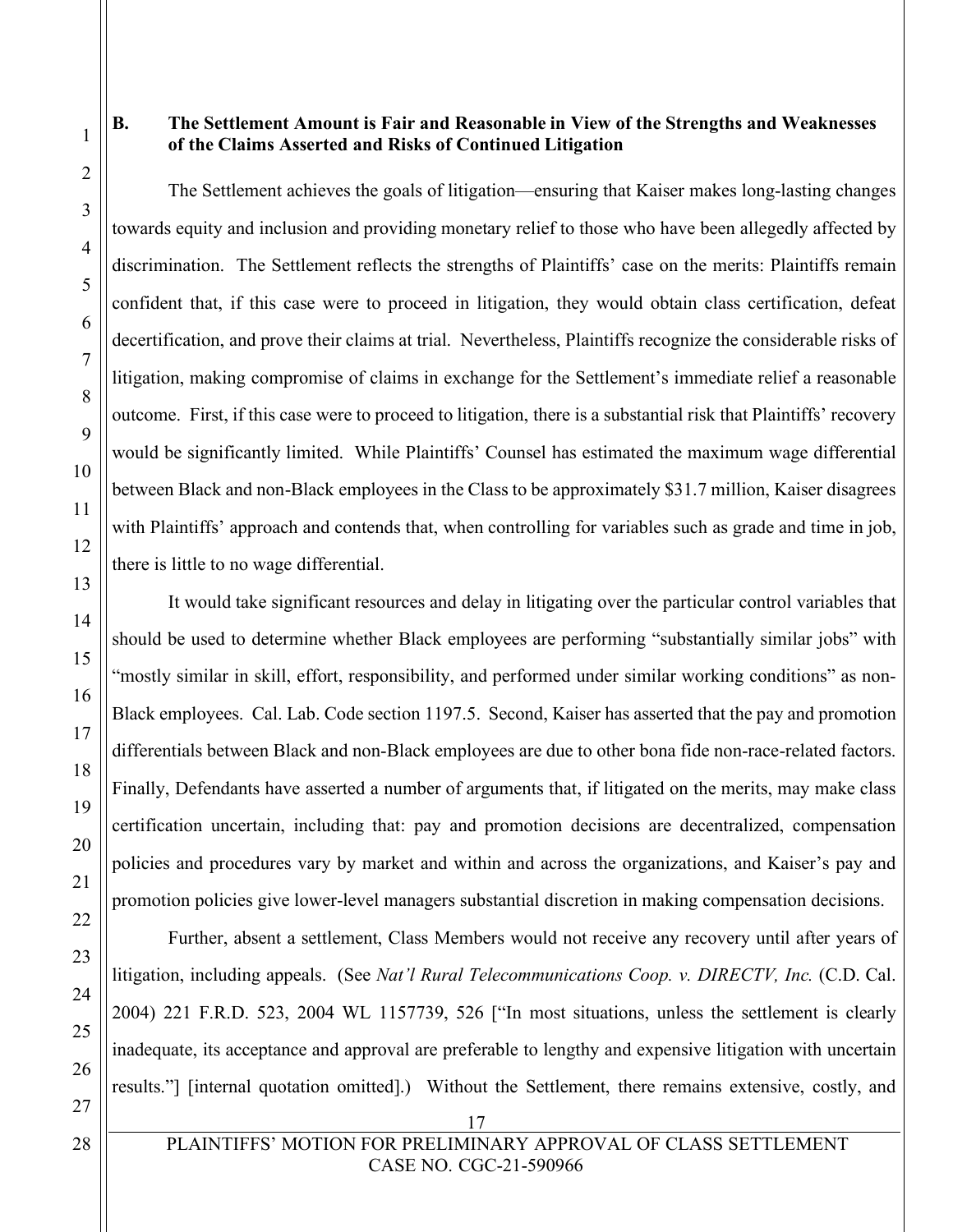1 2 3 4 5 6 7 8 9 10 11 12 complex litigation to follow. Even though Plaintiffs' and Settlement Class Members' total theoretical maximum recovery is greater than the \$11.5 million settlement amount, "the tangible, immediate benefits of . . . [s]ettlement outweigh continued litigation and the uncertainty of a trial." (*Ebarle v. Lifelock, Inc.* (N.D. Cal., Jan. 20, 2016, No. 15 Civ. 258) 2016 WL 234364, at \*8 [internal quotation marks omitted] [citing *In re Linkedin User Privacy Litig.* (N.D. Cal. 2015) 309 F.R.D. 573, 587 ("Immediate receipt of money through settlement, even if lower than what could potentially be achieved through ultimate success on the merits, has value to a class, especially when compared to risky and costly continued litigation.")].) Given the risks of continued litigation, which include the risks of class certification being denied and Plaintiffs losing on the merits of their claims, the \$11.5 million settlement amount is substantial and falls well within the range of possible approval. Even if neither side pursued appeals, the length, expense, and uncertainty surrounding future litigation weigh in favor of approval of the Settlement. In light of these risks, the Settlement is a fair and reasonable outcome for Class Members.

13 14

### **C. The Monetary Terms of the Settlement are Fair, Reasonable, and Adequate**

15 16 17 18 19 20 21 22 23 The total Settlement amount of \$11,504,759, in addition to meaningful non-monetary relief that will provide significant ongoing benefits to the Class, is an excellent outcome for the Settlement Class, particularly given the aforementioned risks and costs of litigation. "In the context of a settlement agreement, the test is not the maximum amount plaintiffs might have obtained at trial on the complaint, but rather whether the settlement is reasonable under all of the circumstances." (*Wershba*, 91 Cal.App.4th at 250.) Settlements inherently involve comprise, so even settlements providing for substantially narrower relief than likely would be obtained if the suit were successfully litigated can be reasonable because "the public interest may indeed be served by a voluntary settlement in which each side gives ground in the interest of avoiding litigation." (*Id.* [quoting *Air Line Stewards, etc., Local 550 v. Am. Airlines, Inc.* (7th Cir. 1972) 455 F.2d 101, 109].)

Under this Settlement, based on expert analysis of class data and using assumptions favorable to the Class, Plaintiffs believe that a realistic, best-case outcome after a victory in further litigation would result in a maximum total recovery of \$31.7 million, plus attorneys' fees and costs. (Medina Decl., ¶ 46.)

27

24

25

26

18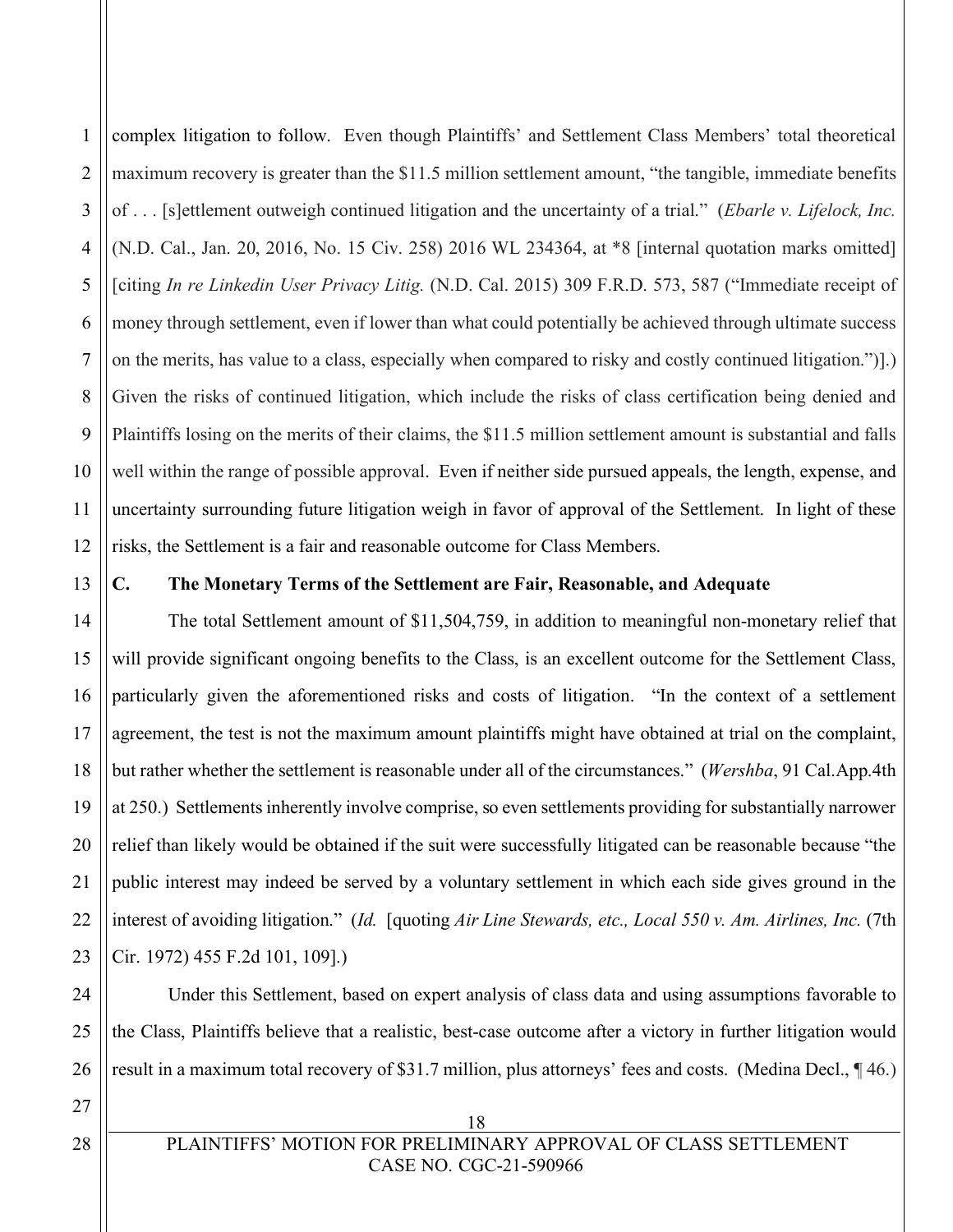1 2 3 4 5 6 7 8 9 10 11 Class Members will recover approximately 36.3% of the estimated maximum exposure, in addition to programmatic relief estimated to be at least an additional \$2 million in value. (Medina Decl., ¶ 36.) Courts regularly approve settlements where the recovery is less than the potential exposure here. (*See, e.g.*, *Officers for Justice v. Civil Serv. Comm'n of City & Cty. Of San Francisco* (9th Cir. 1982) 688 F.2d 615,628 ["it is well-settled law that a cash settlement amounting to only a fraction of the potential recovery will not per se render the settlement inadequate or unfair."]; *In re Mego Fin. Corp. Sec. Litig.* (9th Cir. 2000) 213 F.3d 454, 459, as amended (June 19, 2000) [approving a settlement roughly one-sixth of the potential recovery].) The monetary recovery in this Settlement is a good and reasonable outcome for the Class—it provides significant relief in comparison to the potential maximum exposure, and results in extensive programmatic relief that will benefit the Class Members going forward, all while allowing Class Members to avoid the potential risks of litigation.

Pursuant to the Settlement, the monetary benefits will be payable to Class Members who submit claims based on an objective formula to be administered by the Settlement Administrator, described in more detail below. While the exact award per Class Member will be dependent heavily on the respective demographics of the Class Members who participate, if 100% of the Class participated, the overall average award for Exempt Class Members would be approximately \$6,170 and for Non-Exempt Class Members, the overall average award would be approximately  $$1,172$ . (Medina Decl. 138.)

California's policy favoring settlement in class actions and other complex cases applies with particular force here. (Medina Decl. ¶ 48.) Certainty of recovery is enhanced by an equitable and timely consummated settlement such as that under consideration in this case. (*Id.* ¶ 49.) Tensions created in the employment relationship in the litigation process are alleviated by such settlements, as opposed to a trial of the matter, and all parties are in a better position to move forward with their roles in the economy. (*Id*. ¶ 51.) The expense of protracted litigation in these cases is formidable.

*1. The Settlement Fairly, Reasonably, and Adequately Compensates Class Members Through a Fair Allocation Formula*

12

13

14

15

16

<sup>&</sup>lt;sup>6</sup> The numbers vary in part because of the differences in salary and tenure, but also due to the significant differences in the alleged losses between the groups.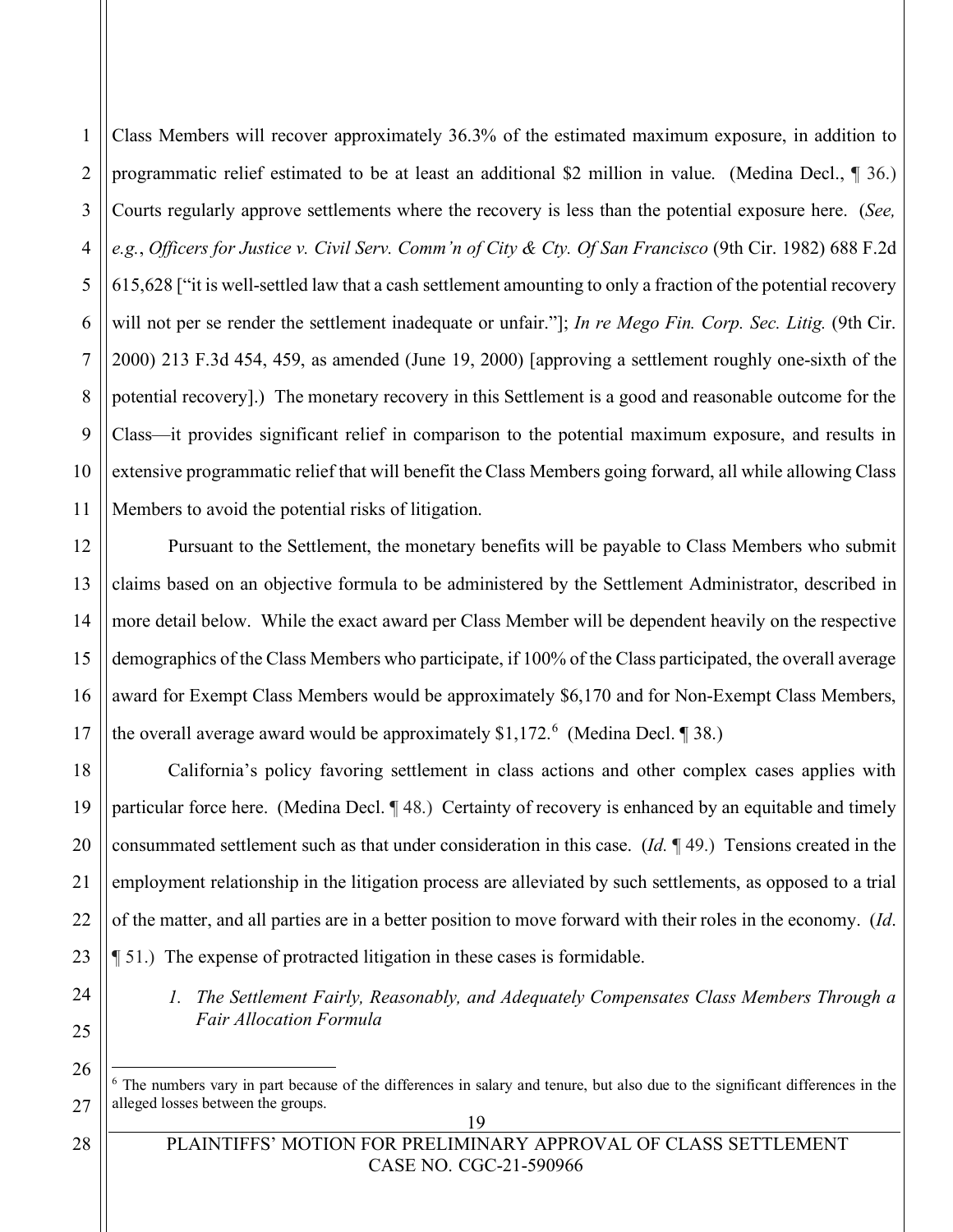1

Class Members will be automatically allocated awards based an objective formula that accounts for their Exempt or Non-Exempt status and total compensation received during the Class Period (calculated by multiplying weeks worked during the Class Period by annual salary during those weeks). (Settlement, ¶¶ X.C and X.D.) Class Members who include additional information about promotion denial on an enhancement claim forms will be eligible for an additional award to account for damages from claimed promotion discrimination, based on a percentage of their calculated individual pay differential. (*Id*. at ¶ X.D.3.) This allocation formula is fair, reasonable, and adequately compensates Class Members. It was the product of in-depth analysis and informed negotiations. (Medina Decl. ¶ 37.) Class Members who are more likely to have been subjected to more alleged violations, and who suffered greater pay disparity, will receive greater awards than those with fewer alleged violations and less damages. (*Id.* ¶ 38.)

First, the formula accounts for the difference in the coefficients of alleged pay disparity between Exempt and Non-Exempt Class Members, which Plaintiffs' expert found to be approximately 7.1% and 0.9% respectively, by distributing the fund in a 7:1 ratio for Exempt and Non-Exempt Class Members.<sup>7</sup> Second, in addition to accounting for the alleged differential in pay disparity between Exempt and Non-Exempt Class Members, the allocation formula considers the particular wage differential each Class Member allegedly was subjected to and the duration of the Class Period they experienced this alleged differential. Finally, calculations of Class Members' promotion damages are based on their alleged individual pay disparities to ensure the resulting promotion award fairly compensates Class Members who claim those alleged damages. The Settlement also provides Class Members a process for challenging their individual allocation if they believe any part of the underlying data or calculation of their award was incorrect. (Settlement ¶ X.D.5.)

*2. The Proposed Award of Attorneys' Fees and Costs are Fair, Adequate, and Reasonable* 

Plaintiffs' Counsel will request an award of attorneys' fees in the amount not to exceed 30% of the Settlement, i.e., \$3,451,427.70, plus accrued interest for attorneys' fees. (Settlement, ¶ X.A.(f).)

<sup>7</sup> Plaintiffs' expert found that maximum total compensation damages for Exempt Class Members were approximately seven times greater than base pay damages for Non-Exempt Class Members.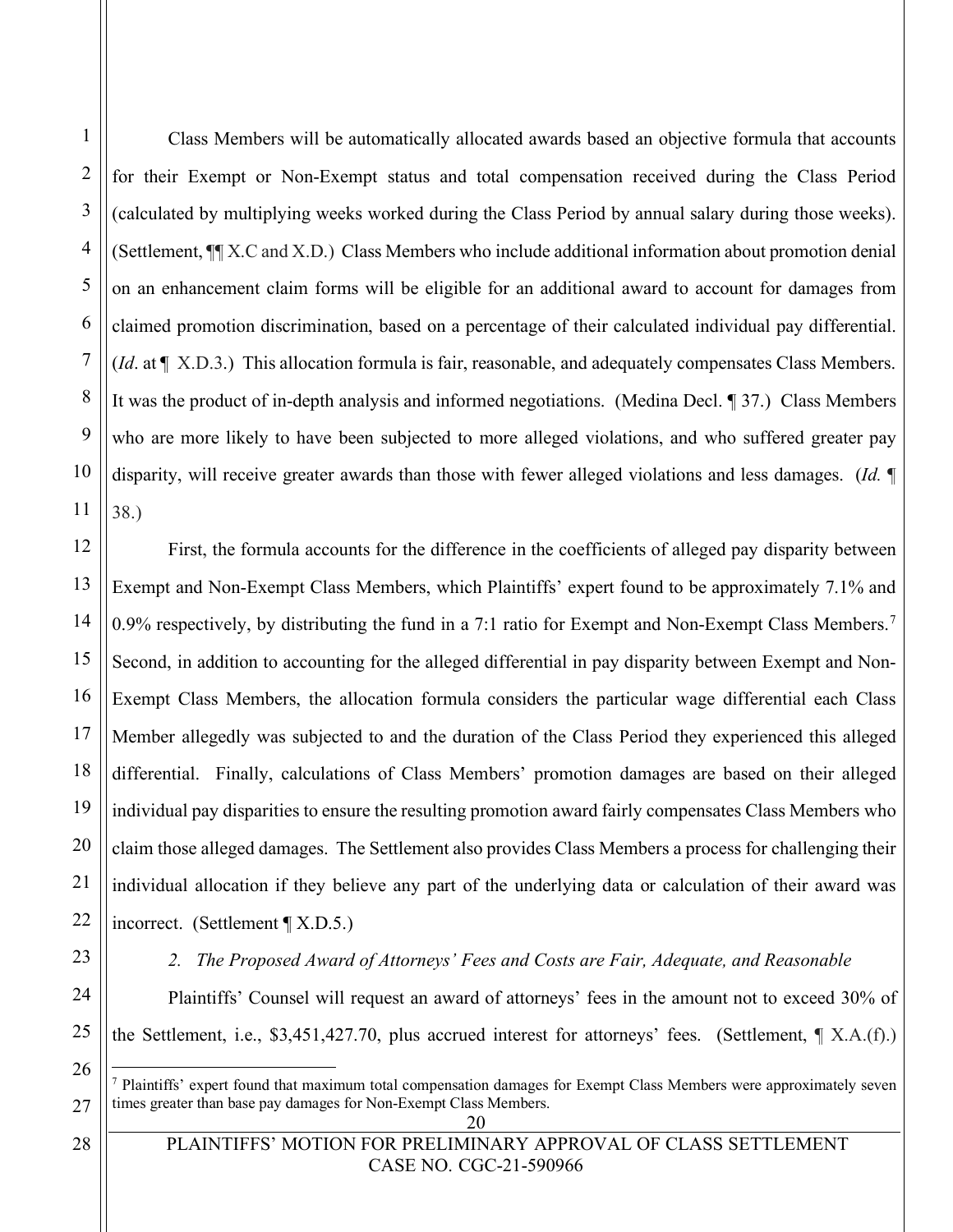1 2 3 4 5 6 7 8 9 10 11 12 13 14 California courts routinely conclude that an appropriate method for awarding attorney's fees in class actions is to award a percentage of the "common fund" created as a result of the settlement. (*City & County of San Francisco v. Sweet* (1995) 12 Cal.4th 105, 110-11.) The attorneys' fees in this Settlement, constituting 30% of the settlement fund, are below the standard 33% fee awards that are commonly approved by California Courts. (See, e.g., *Laffitte v. Robert Half Int'l Inc.* (2016) 1 Cal.5th 480, 503 [affirming fee award of one-third of the common fund in a wage and hour class action and recognizing the following advantages in using the percentage method: "relative ease of calculation, alignment of incentives between counsel and the class, a better approximation of market conditions in a contingency case, and the encouragement it provides counsel to seek an early settlement and avoid unnecessarily prolonging the litigation."] [internal quotation omitted]; *In re Consumer Privacy Cases* (2009) 175 Cal.App.4th 545, 558 ["Empirical studies show that, regardless whether the percentage method or the lodestar method is used, fee awards in class actions average around one third of the recovery."] [internal quotation omitted]; *Smith v. CRST Van Expedited, Inc.* (S.D. Cal. Jan. 14, 2013) 2013 WL 163293, at \*5 [recognizing the California benchmark for fee awards in class actions as 33%].)

15 Plaintiffs' Counsel will further request an additional amount for reasonably-incurred costs not to exceed \$65,000. (Settlement, ¶ X.A.(d).) The expense reimbursement is appropriate. (See, e.g., *Singh v. Roadrunner Intermodal Servs., LLC* (E.D. Cal., May 25, 2018, No. 1:15-cv-01497) 2015 WL 5728415, at \*7–8 [litigation expenses of \$90,000 in employment case]; *Graham v. Overland Solutions, Inc.* (S.D. Cal., Sep. 12, 2012, No. 3:10-cv-00672) 2012 WL 4009547, at \*19 [litigation expenses of \$55,000].) The parties have also agreed to set aside \$50,000 of the Settlement Award Fund as a contingency fund to effectuate the purposes of the Settlement including, but not limited to, unforeseen errors or other issues arising in administration of the Settlement. (Settlement, ¶ X.A.(f).) Any residual amounts of that fund that remain will be either redistributed to class members or distributed to the *cy pres* recipient. (*Ibid.*)

The Court need not rule on Class Counsel's fees and costs now; a formal application will be filed prior to the Final Approval Hearing. As will be explained in detail in the application, a fee award of 30% of the Settlement fund is reasonable and well-justified in consideration of the risks Class Counsel have

21

27

16

17

18

19

20

21

22

23

24

25

26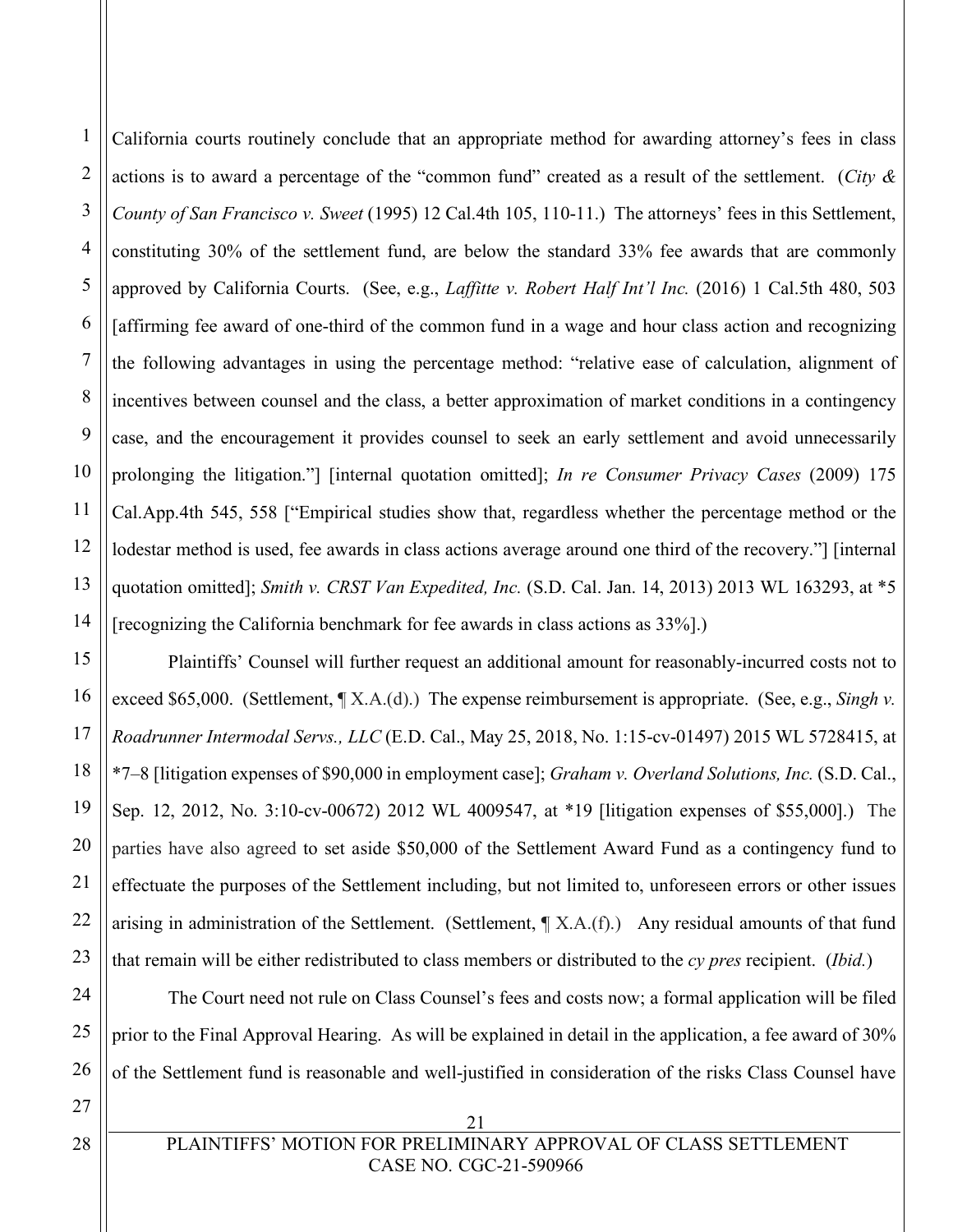1 2 3 4 undertaken in pursuing this case on a contingency basis and the result achieved on behalf of the Class. Plaintiffs' Counsel expended significant time and resources on this matter and will continue to do so without additional compensation over the next three years as they oversee implementation of the programmatic relief. (Medina Decl., ¶ 53.)

5

6

7

8

9

10

11

12

13

15

16

17

18

19

20

21

22

23

24

25

26

27

#### *3. The Proposed Service Awards to Plaintiffs are Appropriate and Fair*

14 Courts routinely approve service awards to compensate named plaintiffs for the services they provide and the risks they incur during class action litigation at similar amounts to that sought here. (See, e.g., *Bell v. Farmers Ins. Exchange* (2004) 115 Cal.App.4th 715, 726 [upholding "service payments" to named plaintiffs for their efforts in bringing the case]; *Van Vranken v. Atlantic Richfield Co.* (N.D. Cal. 1995) 901 F.Supp. 294 [approving \$50,000 enhancement award].) Here, the Settlement provides that Class Counsel will seek, and Defendants will not dispute, service awards for each Named Plaintiff, in an amount ranging from \$60,000 to \$75,000. (Settlement, ¶ X.A.(c).) Considering the dedication and engagement Named Plaintiffs have demonstrated throughout protracted negotiations, these service awards are more than justified. Named Plaintiffs have attended multiple all-day mediations lasting well into the night, kept thoroughly involved in the investigation, spent hours on the phone with Class Counsel providing information about their experiences at Kaiser, devoted substantial time and effort in speaking with their colleagues about common issues, and risked being required to pay Defendants' costs if this action had been unsuccessful. (Medina Decl., ¶ 56.) Importantly, unlike other types of class actions, employee plaintiffs, like those here, face significant risk that future employers will not want to employ them due to their participation in an employment discrimination class action lawsuit, a risk they willingly accepted to benefit others.

While Plaintiffs seek a \$60,000 service award for Named Plaintiffs Charleta Dabrowski, Benedict Johnson, and Kenya Mayfield, they respectfully submit that an additional amount is warranted for Shelby Stewart. She performed all of the important and time-consuming tasks of the other Named Plaintiffs, but also served as a leader among the group. Ms. Stewart also provided significant insight and expertise with regard to programmatic relief that was rooted in her own professional knowledge of diversity and inclusion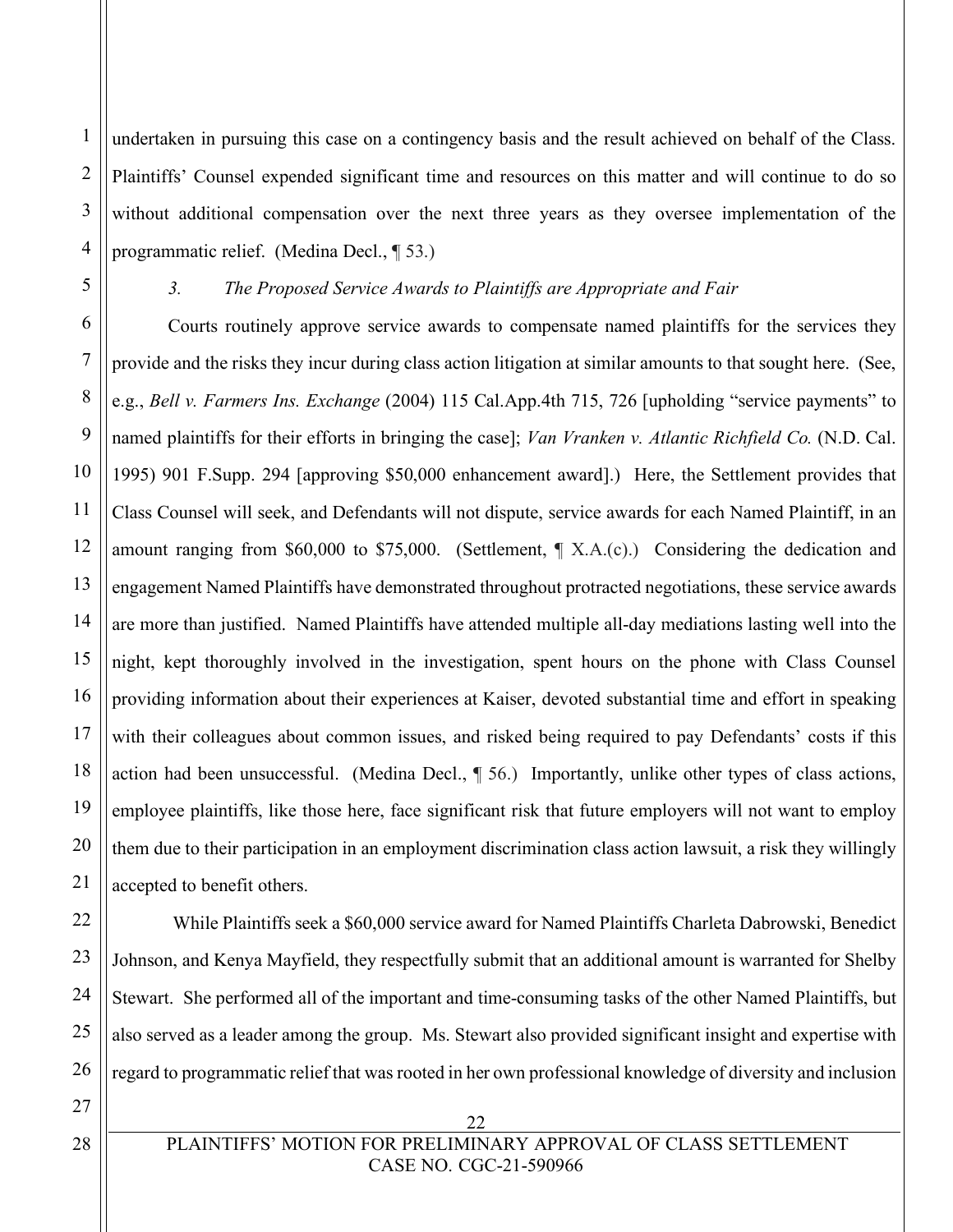1 2 programs and racial equity work. In light of her unique additional contributions to the Class for nearly two years, an award of \$75,000 is warranted for Ms. Stewart.

#### G. **The Settlement's Programmatic Non-Monetary Terms Are Significant and Will Benefit the Class**

The Settlement also contemplates significant programmatic relief, described above, which will provide ongoing benefits to the Class Members and to Kaiser employees for years to come. (Medina Decl. ¶ 35.) This programmatic relief will help to rectify alleged existing pay disparities that Plaintiffs maintain are driven by Kaiser's compensation and promotion policies, protect Black employees from being paid less than their non-Black counterparts who perform substantially similar work, and facilitate a more inclusive and equitable work environment. (Settlement Ex. B, Business Practice Changes.)

# 11

12

13

14

15

16

17

18

19

3

4

5

6

7

8

9

10

### **VI. THE PROPOSED NOTICE ADEQUATELY APPRISES CLASS MEMBERS OF THEIR RIGHTS UNDER THE SETTLEMENT AND SATISFIES DUE PROCESS**

Plaintiffs request that this Court approve the proposed notice and administration plan. The standard for determining the adequacy of notice is whether the notice has "a reasonable chance of reaching a substantial percentage of the class members." (*Cartt v. Super. Ct.* (1975) 50 Cal.App.3d 960, 974.) Here, notice will be sent by first-class mail, and by email to those for whom Kaiser has an email address. (Settlement, ¶ V.B.3.) This meets the constitutional standards as well as the standards under California Rule of Court 3.766, subds. (d)–(e), and should be approved. (See *Cellphone Termination Fee Cases* (2010) 186 Cal.App.4th 1380, 1390.)

20 21 22 23 24 25 26 With respect to its content, "[The] notice given to the class must fairly apprise the class members of the terms of the proposed compromise and of the options open to dissenting class members." (*Trotsky v. Los Angeles Fed. Sav. & Loan Assn.* (1975) 48 Cal.App.3d 134, 151–152.) Here, the Notice of the Settlement (Settlement, Ex. A) provides the Class with all pertinent information that they need to fully evaluate their options and exercise their rights under the Settlement. Specifically, it clearly and concisely explains, among other things: (1) what the Settlement is about; (2) who is a Class Member; (3) how to receive an Individual Settlement Payment; (4) how the Settlement will be allocated; (5) the Class